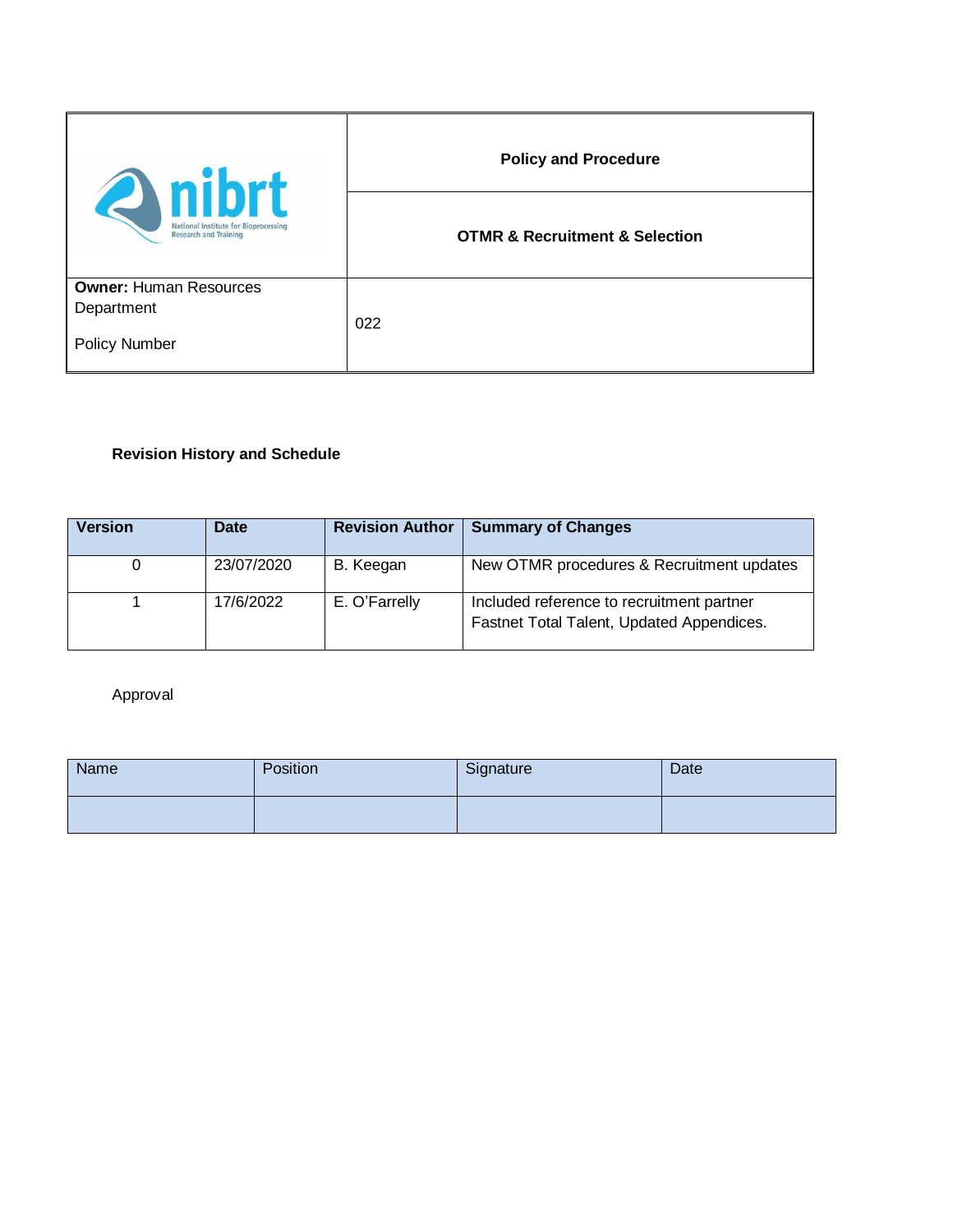## **Recruitment and Selection Policy**

### **Policy Statement**

NIBRT is an equal opportunities employer, and we appoint individuals on the basis of their suitability and future potential for the job. We recognise that our Company performance and growth is dependent on appointing and retaining the most suitably qualified candidate for every position, taking account of education, experience and expertise.

The company is at all times committed to equality of opportunity and operate our recruitment and selection procedure in full compliance with all legal requirements. At all times, applicants will be treated in a fair and consistent manner, and discrimination will not be tolerated in respect of age, gender, race, disability, family status, marital status, religion, sexual orientation or membership of the Traveller community.

### **Open, transparent and merit-based recruitment (OTMR)**

This policy will guide Hiring Managers to ensure NIBRT are fully compliant with standards of an OTMR process as required for our HRS4R accreditation. **Appendix 1**

In order for NIBRT to be compliant with the requirements of OTMR and the HRS4R guidelines, we must:

- provide clear and transparent information to prospective candidates on the whole selection process,
- have clear and concise job advertisements with links to detailed information on required competencies and duties, working conditions, entitlements, training opportunities, career development, gender equality and salary
- ensure that the levels of qualifications and competencies required are in line with the needs of the position.

#### **1 Recruitment Process**

1.1 12 Key stages in the Recruitment Process – Overview

**In the process set out below, the HR responsibilities may be fulfilled by our professional recruitment partner** *"Fastnet Total Talent"* **with whom HR work closely on all aspects of recruitment.**

**For many roles Fastnet Total Talent undertake the process completely, after the Approval to recruit stage of the process.**

**Where HR is quoted below, this is interchangeable with Fastnet Total Talent, depending on the role, this decision of who is responsible for the campaign is made at the time of Approval to Recruit but the steps are identical and followed exactly as set out below.** 

| <b>Approval to recruit:</b>           | <b>Responsibility of:</b>                   |  |  |  |  |
|---------------------------------------|---------------------------------------------|--|--|--|--|
| 1. Draft job specification            | 1. Hiring Manager, help from HR if required |  |  |  |  |
| 2. Gaining Approval from others (RTR) | 2. Hiring Manager                           |  |  |  |  |
|                                       |                                             |  |  |  |  |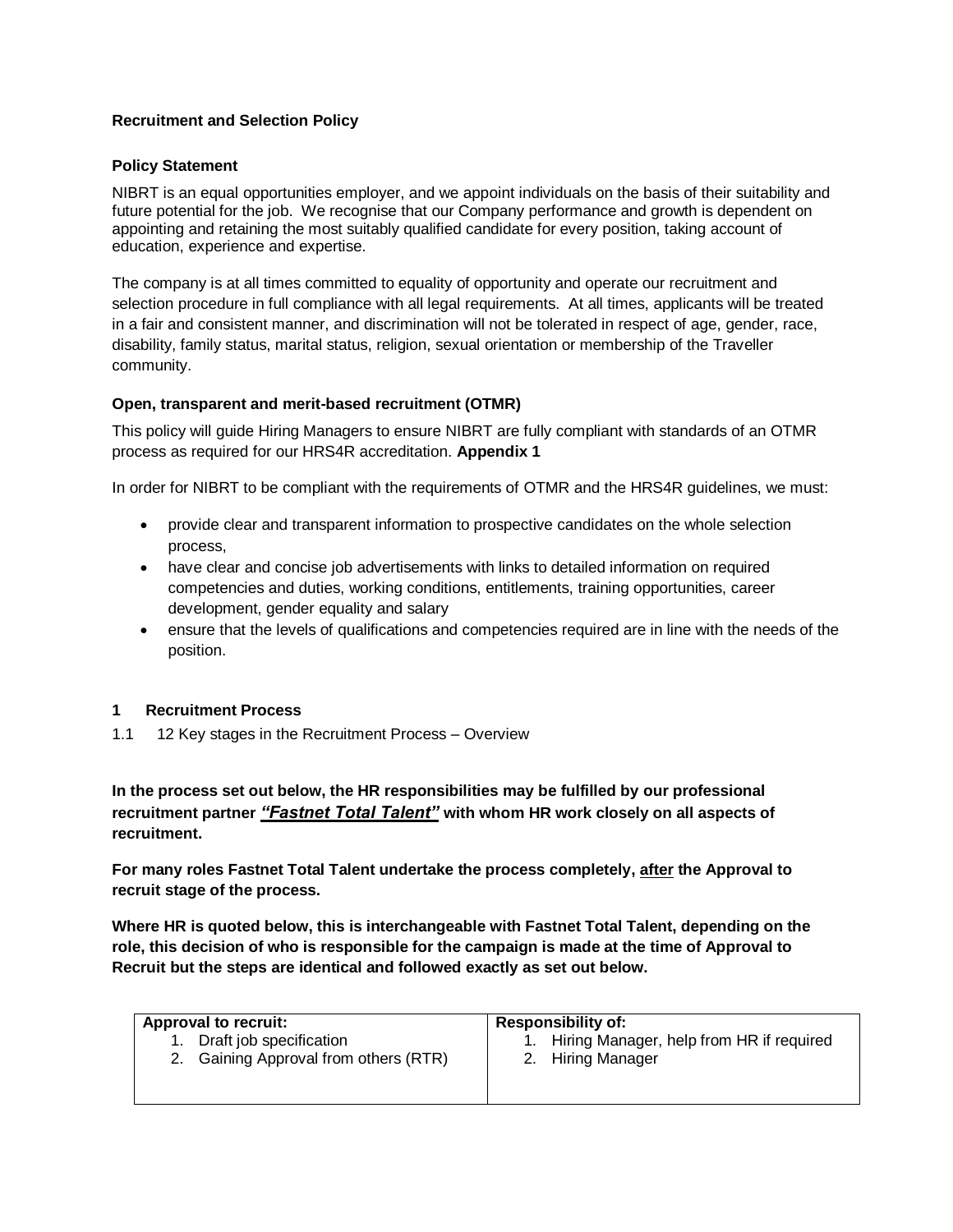|                | <b>Attraction &amp; Shortlisting of candidates:</b> | <b>Responsibility of:</b>                     |
|----------------|-----------------------------------------------------|-----------------------------------------------|
| 1.             | Advertising the role                                | 1. HR                                         |
| 2.             | Screening & Shortlisting                            | Hiring Manager help from HR if required<br>2. |
| Selection:     |                                                     | <b>Responsibility of:</b>                     |
| 1.             | Interview Preparation                               |                                               |
| 2.             | Interview and any other selection<br>methods        | Hiring Manager & if required help from HR     |
| 3.             | Decision                                            |                                               |
|                |                                                     |                                               |
| Offer:         |                                                     | <b>Responsibility of:</b>                     |
| 1.             | Offer & pre-employment checks                       |                                               |
| 2 <sub>1</sub> | Confirmation of offer & contract                    | <b>HR</b>                                     |
| 3.             | Set up appointee on HR Systems                      |                                               |
| Close:         |                                                     | <b>Responsibility of:</b>                     |
| 1.             | HR compile complete recruitment file                | <b>HR</b>                                     |
|                | and close                                           |                                               |
| 2.             | Induction Plan scheduled for employee               | <b>Hiring Manager</b><br>2.                   |

## **2 Job Specification and Approval to Recruit**

## **2.1 Job Specification**

The Hiring Manager should collate the job description using the NIBRT template, outlining the responsibilities and key requirements, duties, required level of education, information on how to apply, closing date and likely interview dates **Appendix 2**

## **2.2 Approval to Recruit**

The Request to Recruit (RTR) form, **Appendix 3,** is designed to ensure that all the necessary and relevant information required to recruit an employee to a new position within the company is mapped out clearly at the start of the process and has budget approval.

Throughout the process, the Hiring Manager & HR will work together to ensure that the process is followed resulting in the successful appointment of the candidate.

- This form must be completed and signed by the Hiring Manager before recruitment commences.
- The Hiring Manager must attach the Job Description to the RTR
- The Hiring Manager must also acquire authorisation from the Finance Director before any offer is made to any candidate.
- HR will provide the Hiring Manager with a menu of advertising options to choose which methods they would prefer to use for their recruitment. The menu can be found on the RTR form

The process for screening and reviewing applications as well as scheduling interviews will be agreed with the Hiring Manager at the start of the process, detailed in the RTR and this information will be made available to all prospective candidates.

HR, in conjunction with the Hiring Manager, are responsible for the negotiation and agreement of all terms and conditions and issuing of all contracts of employment based on the particulars as set out on this RTR form.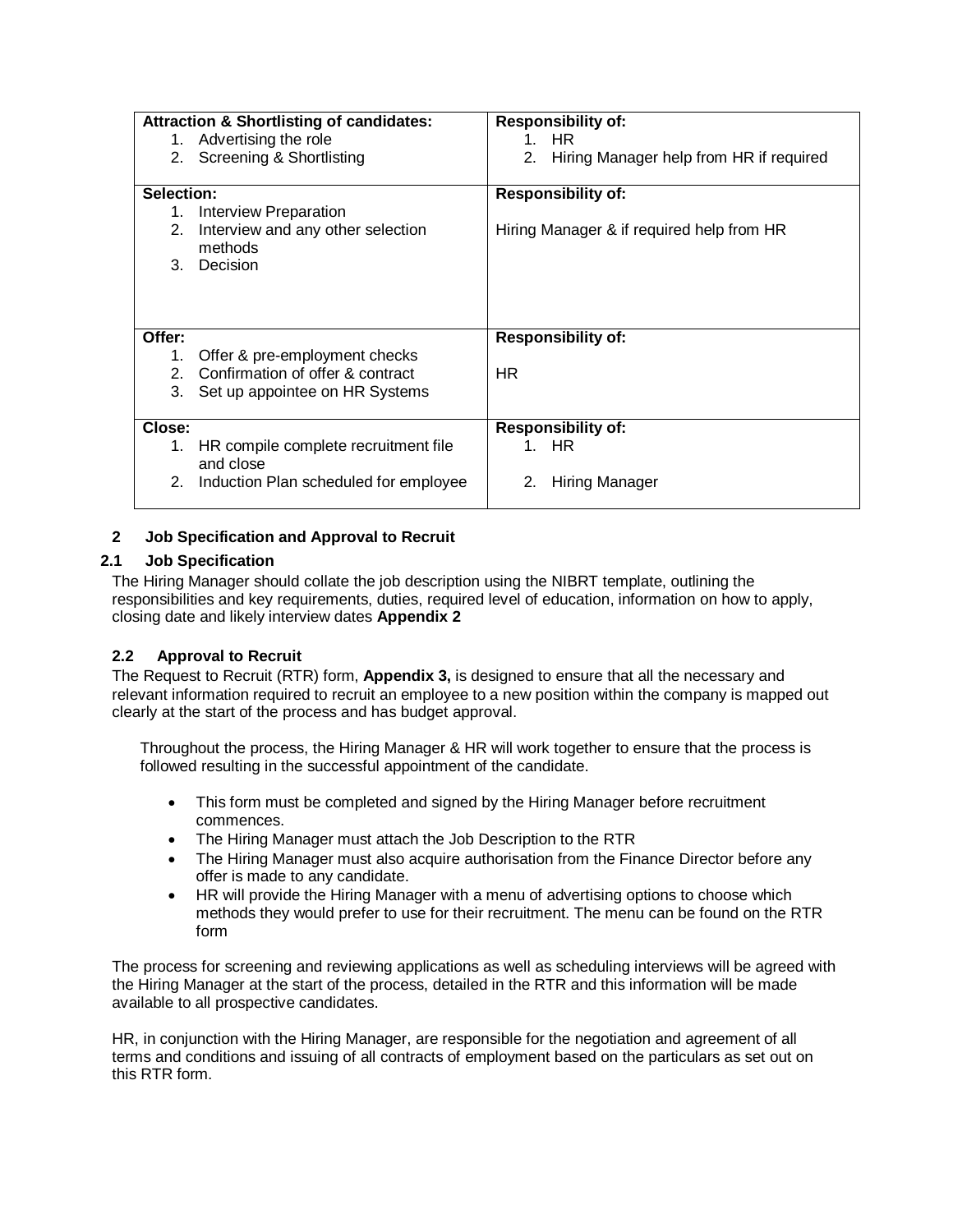## **3 Advertising and Screening**

## **3.1 Advertising**

Having completed a thorough job description and detailed the attraction channels to be used in this recruitment campaign, HR will advertise the vacancy in line with the details as specified in the RTR. For OTMR compliance, we must include the following information in adverts:

- NIBRT website [www.nibrt.ie](http://www.nibrt.ie/) or details on how to have direct contact with the Hiring Manager offering the position.
- Have 'desirable' competencies for the role available
- Selection criteria including knowledge and professional experience (distinguishing the 'required' and 'desirable')
- Number of available positions

## **3.2 Screening/Shortlisting**

All applications will be initially screened by HR and shortlisted **Appendix 4,** on the high-level criteria provided to them by the Hiring Manager. The applications will be sent to the Hiring Manager for shortlisting for next steps in line with the requested intervals as specified in the RTR. Depending largely on the number of applicants, the process may involve one or more of the following steps, e.g.

- pre-screening to check eligibility,
- shortlisting of candidates for interviews,
- remote interviews
- Face-to-face interviews.

While remote interviews may often be appropriate for external applicants, in particular at the first interview stage, they may not altogether replace face-to-face interviews. All candidates should be treated equally.

The selection committee is involved in all steps, although it is recognised that this may not always be feasible and that, for example, one panel may do the initial screening, and another may conduct the interviews.

## **3.3 Internal Recruitment**

In order to provide opportunities for career development, we encourage existing employees to view and consider internal vacancies and promotional opportunities where possible. We believe that all employees and students in NIBRT should have the chance to increase their knowledge and skills.

## **3.4 Promotion**

NIBRT views career development and advancement very positively and would encourage all staff members to consider advertised internal positions offering development and/or advancement opportunities for them. The staff member has a shared responsibility to drive their development and is encouraged to discuss any advertised roles of interest to them with their Line Manager.

## **4 Interview Preparation**

## **4.1 Selection Committee**

The selection committees (i.e. the interview panel and hiring decision makers) for the recruitment of candidates must be agreed at the beginning of the process and detailed on the RTR.

- The Hiring Manager can nominate and appoint the person to join the interviewing panel
- The selection committees should be independent, members should not have any conflict of interest and the decisions they take must be objective and evidence-based rather than based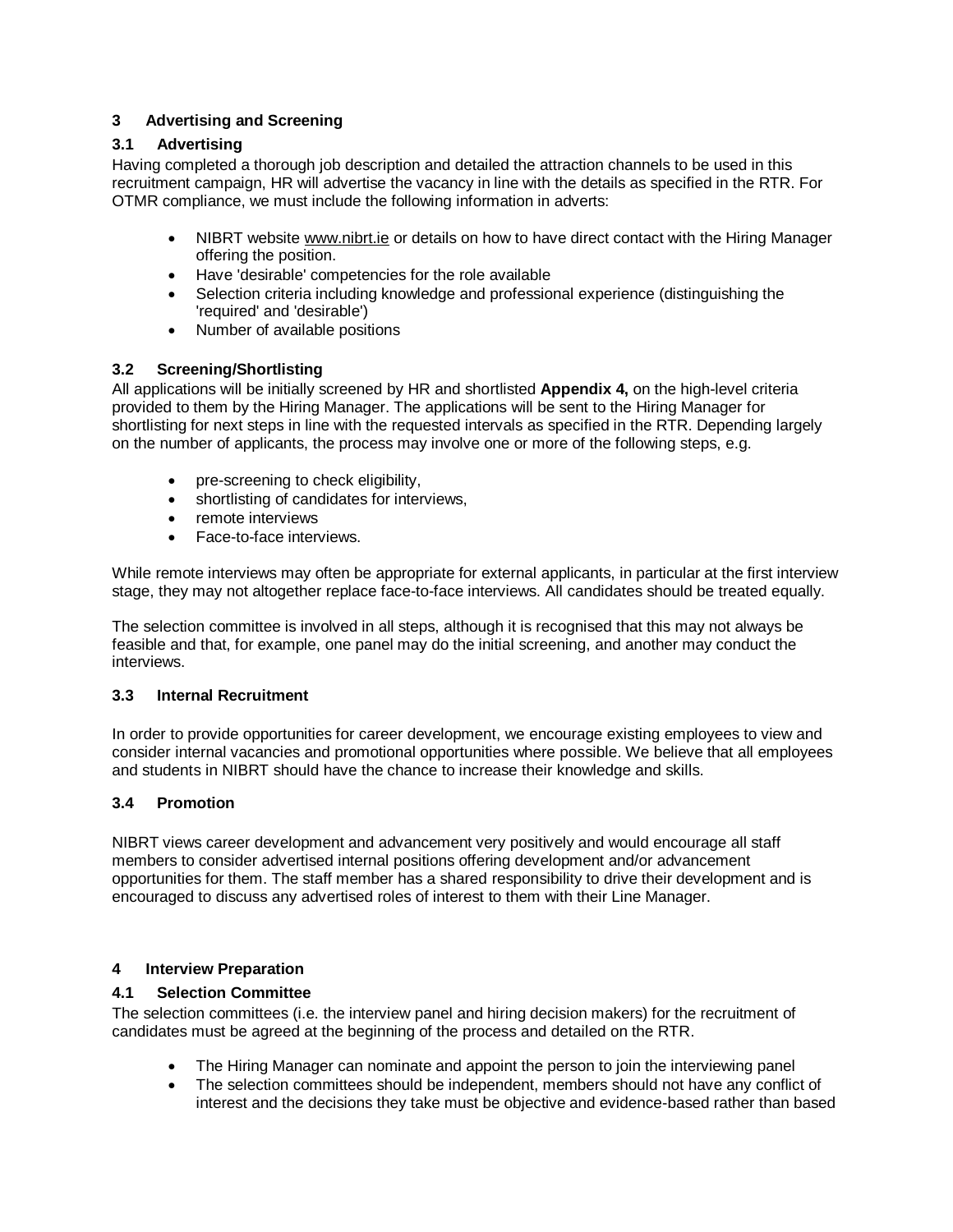on personal preference. In some cases, the committee should make best use of the expertise of external experts available to them.

The composition of the committee should be appropriately diverse and at a minimum must have:

- a minimum of 2 members one to be HR
- gender balance
- where deemed necessary inclusion of external experts

### **4.2 Scheduling**

For invite to the next interview stage and in line with the Hiring Managers direction, HR will communicate with successful (and unsuccessful) applicants to inform them of the outcome of the shortlisting process i.e. if they are invited to participate in the next stage or their application has not been shortlisted.

Interview dates should be agreed at the earliest opportunity and ideally published in the job advertisement to ensure candidates will be available for the selection process.

In campaigns where a candidate is based internationally, enough notice of the interview date should be provided.

Where a candidate is unable to attend for face-to-face interview on the stipulated date, they may at the discretion of the Selection Committee, be offered a remote interview for the same date and time.

Members of the Selection Panel and the Hiring Manager are bound by the confidentiality requirements of the recruitment process until all candidates are notified of the outcome of the recruitment campaign.

### **4.3 Pre-Interview**

- HR to book meeting rooms for interviews
- Hiring Manger to invite and communicate to panel member's times and dates of interview
- Using the template provided, the Hiring Manager and other selection panel members must detail a set of standard interview questions, **Appendix 5**, which should be based on selection criteria from the Job Advertisement

#### **5 The Interview**

Interviews are typically broken down into these 5 stages:

- 1. Introductions
- 2. Interview layout
- 3. Information Gathering
- 4. Question/Answer
- 5. Wrapping up interview explain next steps in the recruitment process

The interview template will guide the interviewers through these stages. It is the interviewer's responsibility to ensure that all candidates are given the same opportunities to provide information relevant to making the selection decision and therefore all candidates must be asked the same questions. Interviewers will be required to independently score candidate's answers to each question against the pre-determined criteria and therefore they should make sufficient notes to justify their scores. This information will also be used by HR to provide feedback to candidates post interview.

### **5.1 Decision**

HR will meet with Hiring Manager and other panel members to discuss their view on selection of candidates. Selection decisions must be made against the criteria required and the information provided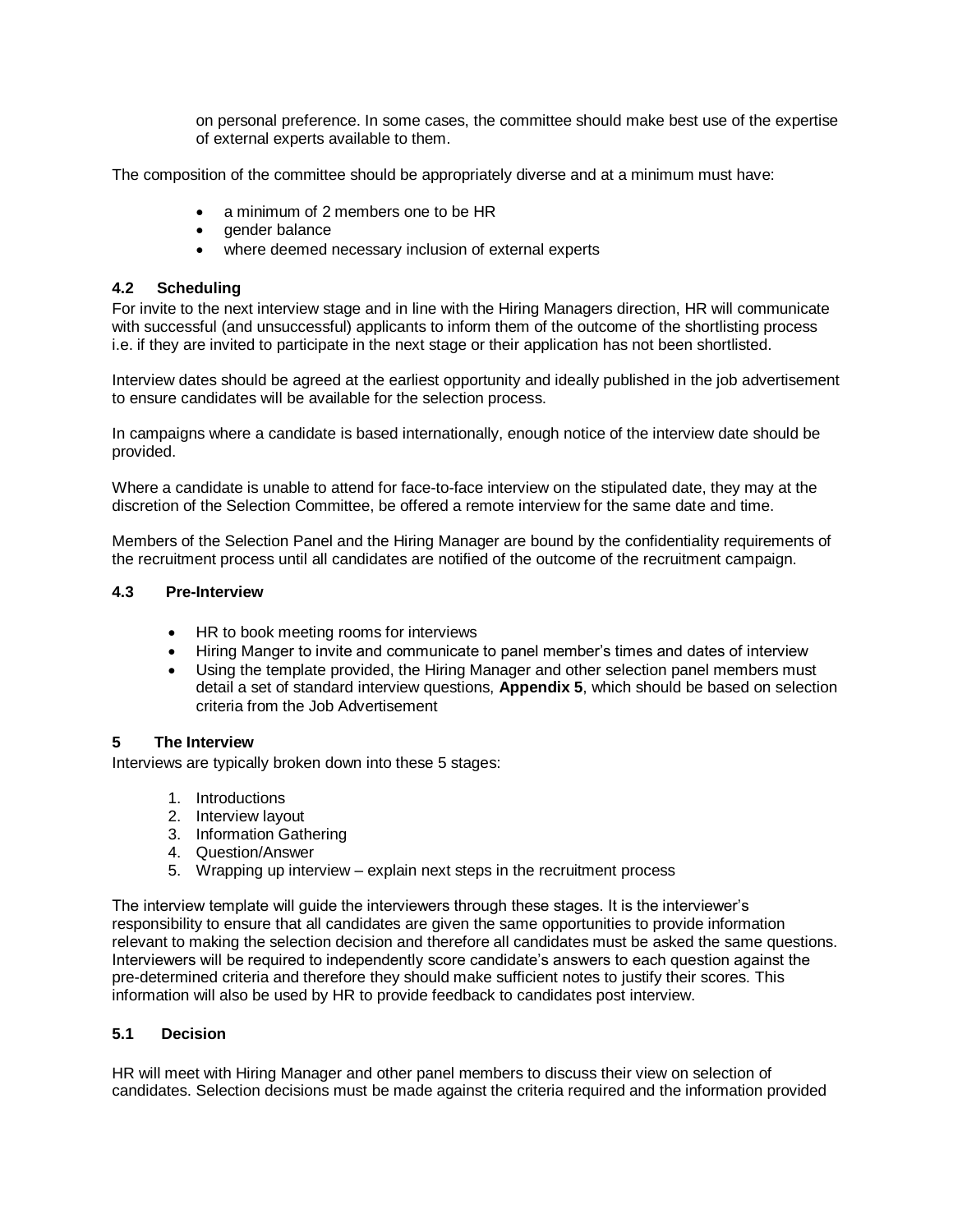by candidates as captured in the interview notes. It is the Hiring Managers' final decision as to who an offer should be made.

## **6 Pre-employment checks & Offer stage**

### **6.1 Reference Checking**

Prior to making an offer, the company wants to confirm that selected candidates have the employment history and qualifications they have stated on their CV and also wants to know if they have the [right skills](https://www.thebalancecareers.com/what-is-a-skill-set-2062103)  [for the job](https://www.thebalancecareers.com/what-is-a-skill-set-2062103) and if they will fit in well with the company.

NIBRT will need the permission of the candidate to conduct a reference check. It is NIBRT's standard policy to request two referees, preferably one being the candidate's current/ last employer. NIBRT will also seek permission to contact any 3<sup>rd</sup> level education Institutes.

Upon receipt of all satisfactory references, HR confirms a formal offer to the chosen candidate via phone and letter of offer, **Appendix 6.** Upon acceptance of offer, HR will then provide the new employee with contract of employment.

## **7 Confirmation of Contract**

### **7.1 Contract**

Upon receipt of the signed letter of Offer from new employee, HR will issue a contract of employment. The contract will state if it is for a Specified purpose, Fixed Period or a Contract of Indefinite Duration.

HR will send the following to the new employee

- The contract which has been signed by the CEO of NIBRT
- The General Data Protection Regulation (GDPR) Privacy Notice for Employees for their signature
- Cover letter (where appropriate this may be replaced by email)

The new employee is required to sign the documents and retain a copy if they wish for their records, return the original signed documents to NIBRT as soon as possible marked for the attention of HR.

On their first day of employment, the new employee should bring with them to NIBRT;

- passport
- work permit if applicable
- IRP card if applicable

#### **8 Set up New Employee on HR Systems**

HR maintains a Time Management System (TMS) where we collate employee information. The new employee will be set up on TMS therefore Facilities, IT, Finance and Reception are informed of the new employee's start date at the earliest possible opportunity.

#### **9 Induction Plan scheduled for employee**

The Induction Policy states that the Hiring Managers will need to arrange a full Induction schedule for new employees and to collate information pre and post the starting of the New Employee. Please refer to the Induction Policy and template Induction Plan for full details. **Appendix 7**

#### **10 Record Keeping**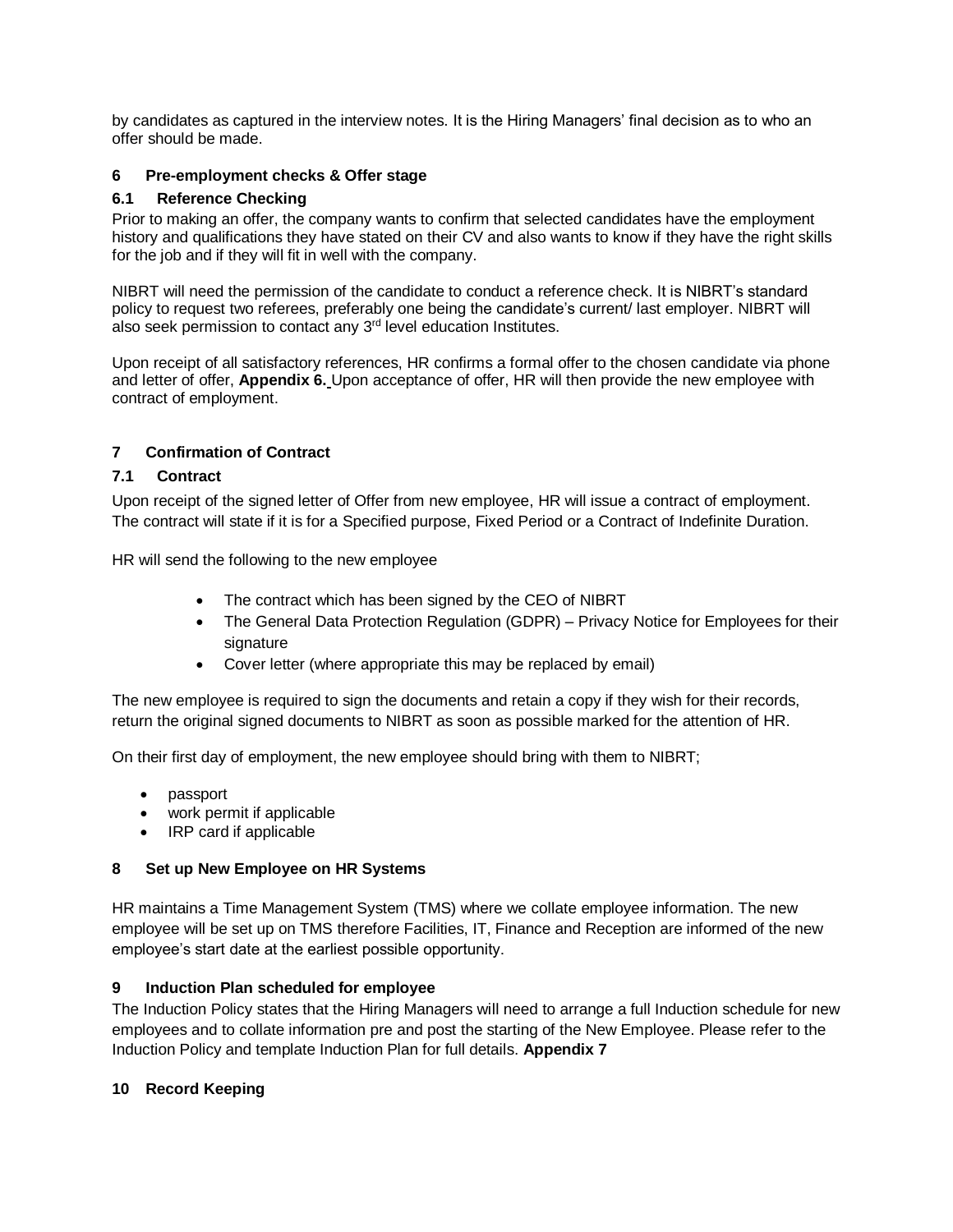A written record of the decision-making process is maintained by HR throughout the relevant stages of recruitment and selection process. These records are essential to support HR to provide candidate(s) with feedback at either the post Shortlisting or Interview stages of recruitment. Formal feedback must be provided in either instance when requested, and in the majority of cases, the specifics of the feedback will be provided to HR by the Hiring Manager.

Records of all applications, screening criteria and interview notes will be kept for a minimum period of 6 months on file before being discarded.

## **11 Employee Introduction Scheme - Refer a Friend**

As part of our ongoing strategy to attract high calibre employees, the company actively seeks the participation of existing employees in the Employee Introduction Scheme. This scheme has been designed to encourage current employees to nominate candidates for NIBRT vacancies.

Referred candidates will be subject to the same standards of selection as are all other potential candidates for employment.

An Employee Introduction Award of **€500 (this figure can be increased temporarily during periods of particular talent sourcing to encourage additional referrals)** is awarded to an employee who nominates and introduces a candidate who progresses through the selection process to become a confirmed member of staff of the company, subject to the following conditions:

- 1. The fee applies to referral and placement of employees only, not student placements, consultants etc. and it will not apply to rehires or internal transfers.
- 2. The introduction must be made via Human Resources and eligibility for the Award confirmed only by Human Resources. Employees involved in the selection process will not be eligible to receive a referral award e.g. on the interview panel, direct line manager of referred candidate etc.
- 3. Human Resources will liaise directly with all referred candidates during the selection process as normal, there will be no involvement in the selection process by the nominating employee.
- 4. The referred candidate and the nominating employee must be in the employment of the company 6 months after the start date of the referred candidate to receive the Award.
- 5. The Award is paid by a method selected at the discretion of NIBRT in compliance with all Revenue rules.

## **12 Appendices**

- 12.1 Appendix 1 OMRT Principles
- 12.2 Appendix 2 Job Specification/Advert
- 12.3 Appendix 3 RTR
- 12.4 Appendix 4 Shorting Listing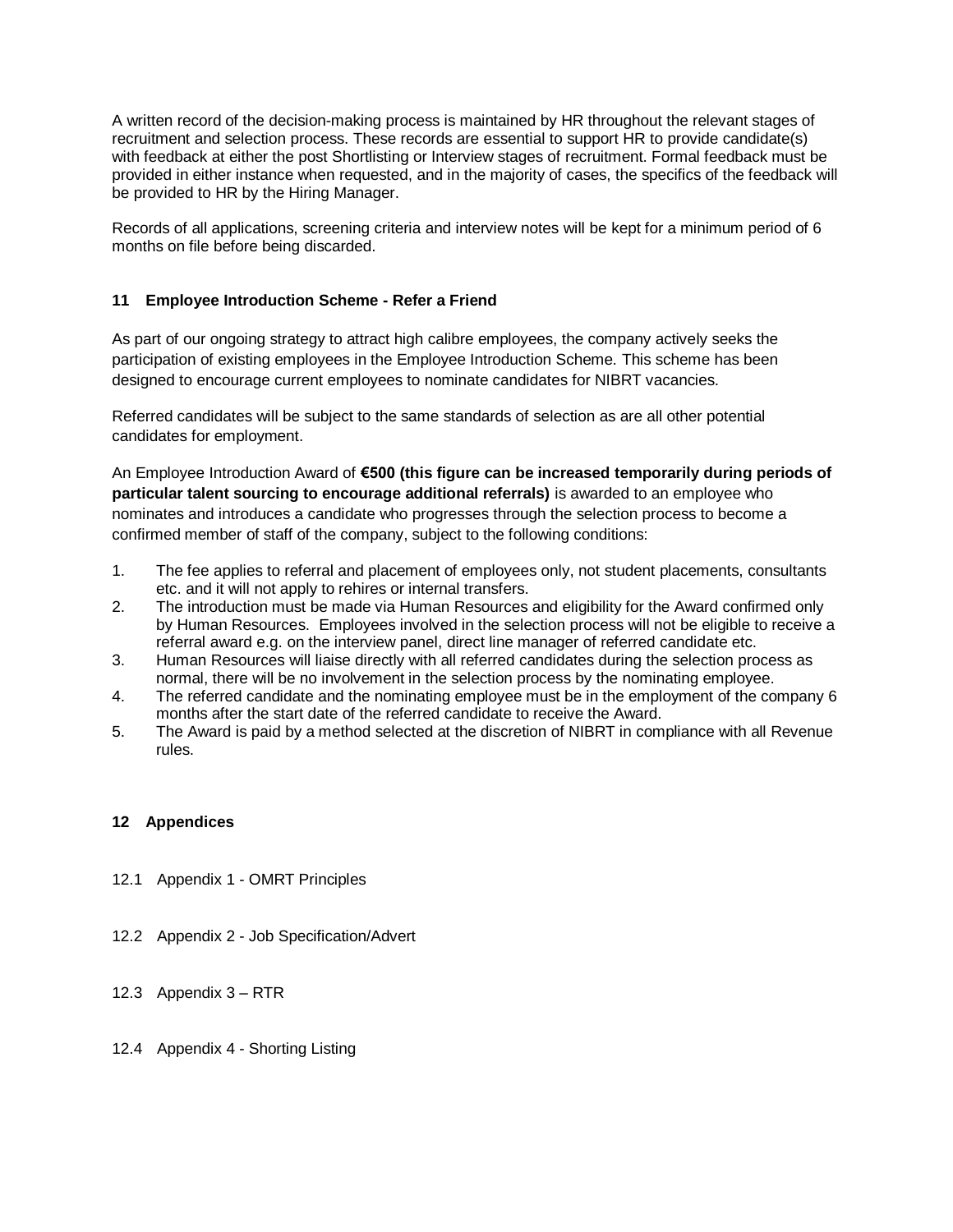- 12.5 Appendix 5 Question and Scoring Document
- 12.6 Appendix 6 Letter of Offer
- 12.7 Appendix 7 Induction Document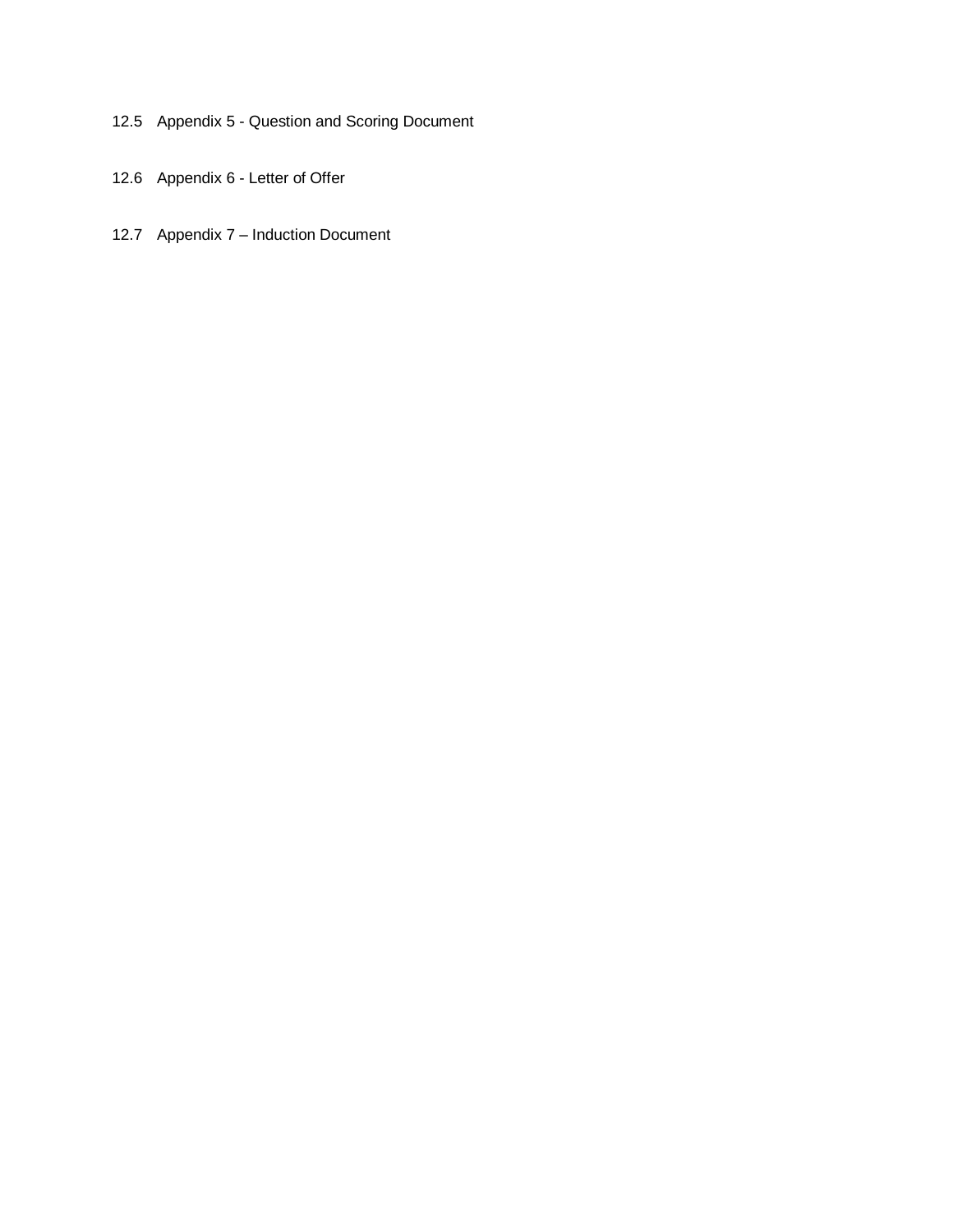## **OTM-R Checklist**

A specific self-assessment checklist is provided for Open, Transparent and Merit-Based Recruitment (OTM-R). Please report on the status of achievement, also detail on the indicators and the form of measurement used.

| <b>OTM-R checklist for organisations</b>                                                                           |              |                           |                        |                                                                                                           |                                                                                             |  |
|--------------------------------------------------------------------------------------------------------------------|--------------|---------------------------|------------------------|-----------------------------------------------------------------------------------------------------------|---------------------------------------------------------------------------------------------|--|
|                                                                                                                    | Open         | Trans-<br>parent          | <b>Merit-</b><br>based | <b>Answer:</b><br>++ Yes.<br>completely<br>$+\angle$ Yes,<br>substantially<br>-/+ Yes, partially<br>-- No | *Suggested indicators (or form of<br>measurement)                                           |  |
| <b>OTM-R system</b>                                                                                                |              |                           |                        |                                                                                                           |                                                                                             |  |
| 1. Have we published a version of our<br>OTM-R policy online (in the national<br>language and in English)?         | X            | $\boldsymbol{\mathsf{x}}$ | X                      |                                                                                                           | [web link]                                                                                  |  |
| 2. Do we have an internal guide setting out<br>clear OTM-R procedures and practices for<br>all types of positions? | X.           | $\boldsymbol{\mathsf{x}}$ | X                      |                                                                                                           | [Date of latest update; ensure that it is sent to<br>all staff]                             |  |
| 3. Is everyone involved in the process<br>sufficiently trained in the area of OTM-R?                               | $\mathsf{x}$ | $\mathsf{x}$              | X                      |                                                                                                           | - Existence of training programs for OTM-R<br>- Number of staff following training in OTM-R |  |
| 4. Do we make (sufficient) use of e-<br>recruitment tools?                                                         | X            | $\boldsymbol{\mathsf{x}}$ |                        |                                                                                                           | Web-based tool for (all) the stages in the<br>recruitment process                           |  |
| 5. Do we have a quality control system for<br>OTM-R in place?                                                      | X            | $\boldsymbol{\mathsf{x}}$ | X                      |                                                                                                           |                                                                                             |  |
| 6. Does our current OTM-R policy<br>encourage external candidates to apply?                                        | X            | $\boldsymbol{\mathsf{x}}$ | X                      |                                                                                                           | Trend in the share of applicants from outside<br>the organisation                           |  |
| 7. Is our current OTM-R policy in line with<br>policies to attract researchers from<br>abroad?                     | X            | $\boldsymbol{\mathsf{x}}$ | x                      |                                                                                                           | Trend in the share of applicants from abroad                                                |  |
| 8. Is our current OTM-R policy in line with<br>policies to attract underrepresented<br>groups?                     | X            | $\boldsymbol{\mathsf{x}}$ | X                      |                                                                                                           | Trend in the share of applicants among<br>underrepresented groups (frequently women)        |  |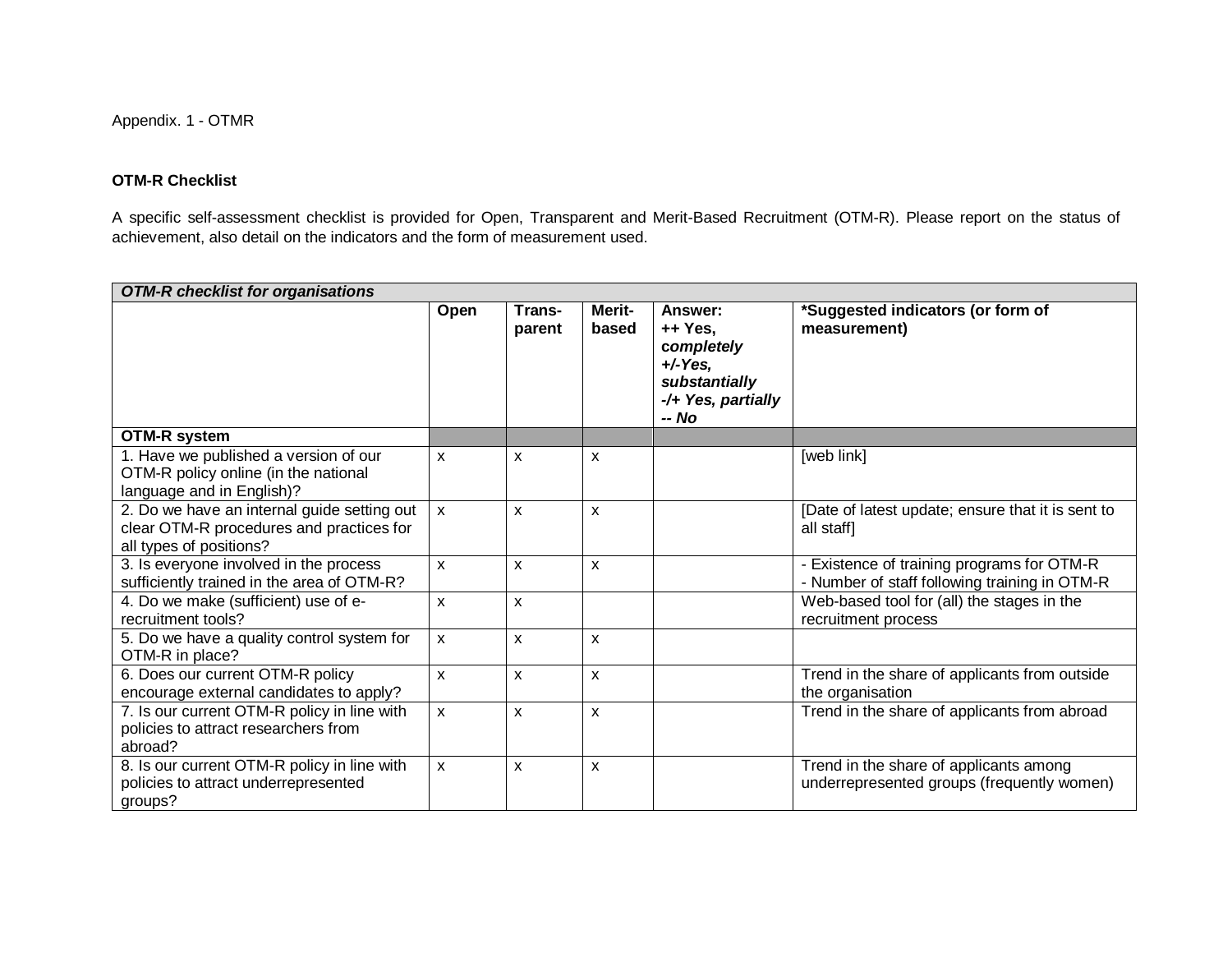| 9. Is our current OTM-R policy in line with<br>policies to provide attractive working<br>conditions for researchers?                                    | $\mathsf{x}$ | $\boldsymbol{\mathsf{x}}$ | $\mathsf{x}$ | Trend in the share of applicants from outside<br>the organisation                                                                                |
|---------------------------------------------------------------------------------------------------------------------------------------------------------|--------------|---------------------------|--------------|--------------------------------------------------------------------------------------------------------------------------------------------------|
| 10. Do we have means to monitor whether<br>the most suitable researchers apply?                                                                         |              |                           |              |                                                                                                                                                  |
| Advertising and application phase                                                                                                                       |              |                           |              |                                                                                                                                                  |
| 11. Do we have clear guidelines or<br>templates (e.g., EURAXESS) for<br>advertising positions?                                                          | X            | X                         |              |                                                                                                                                                  |
| 12. Do we include in the job advertisement<br>references/links to all the elements<br>foreseen in the relevant section of the<br>toolkit?               | X            | $\boldsymbol{\mathsf{x}}$ |              |                                                                                                                                                  |
| 13. Do we make full use of EURAXESS to<br>ensure our research vacancies reach a<br>wider audience?                                                      | $\mathsf{x}$ | $\boldsymbol{\mathsf{x}}$ |              | - The share of job adverts posted on<br><b>EURAXESS:</b><br>- Trend in the share of applicants recruited<br>from outside the organisation/abroad |
| 14. Do we make use of other job<br>advertising tools?                                                                                                   | X            | $\pmb{\mathsf{x}}$        |              |                                                                                                                                                  |
| 15. Do we keep the administrative burden<br>to a minimum for the candidate?                                                                             | X            |                           |              |                                                                                                                                                  |
| Selection and evaluation phase                                                                                                                          |              |                           |              |                                                                                                                                                  |
| 16. Do we have clear rules governing the<br>appointment of selection committees?                                                                        |              | X                         | $\mathsf{x}$ | Statistics on the composition of panels                                                                                                          |
| 17. Do we have clear rules concerning the<br>composition of selection committees?                                                                       |              | $\mathsf{x}$              | X            | Written guidelines                                                                                                                               |
| 18. Are the committees sufficiently gender-<br>balanced?                                                                                                |              | $\mathsf{x}$              | $\mathsf{x}$ |                                                                                                                                                  |
| 19. Do we have clear guidelines for<br>selection committees which help to judge<br>'merit' in a way that leads to the best<br>candidate being selected? |              |                           | $\mathsf{x}$ | Written guidelines                                                                                                                               |
| <b>Appointment phase</b>                                                                                                                                |              |                           |              |                                                                                                                                                  |
| 20. Do we inform all applicants at the end<br>of the selection process?                                                                                 |              | X                         |              |                                                                                                                                                  |
| 21. Do we provide adequate feedback to<br>interviewees?                                                                                                 |              | X                         |              |                                                                                                                                                  |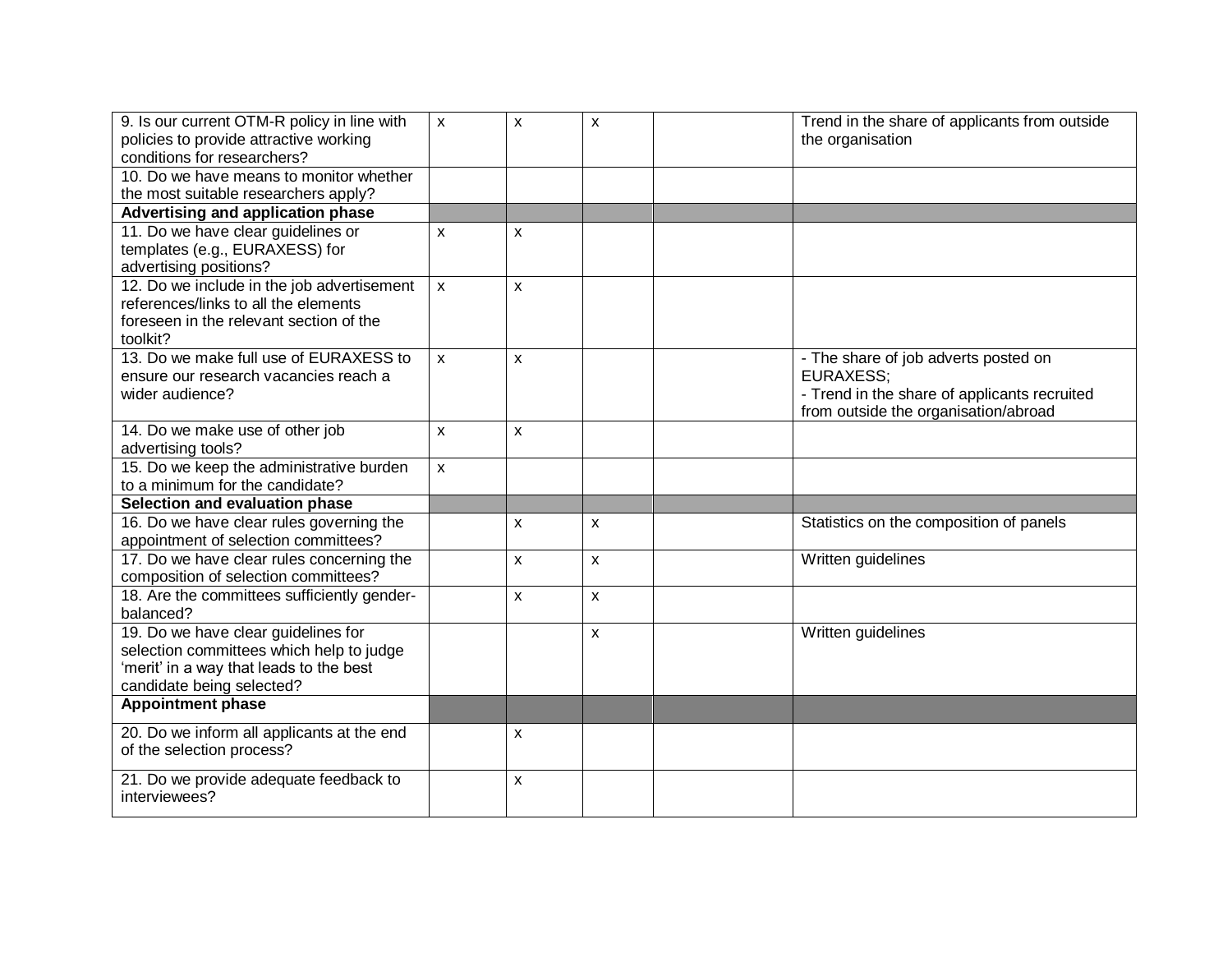| 22. Do we have an appropriate complaints<br>mechanism in place?                            |  |  | Statistics on complaints |
|--------------------------------------------------------------------------------------------|--|--|--------------------------|
| <b>Overall assessment</b>                                                                  |  |  |                          |
| 23. Do we have a system in place to<br>assess whether OTM-R delivers on its<br>objectives? |  |  |                          |

## **OTMR Checklist updated for 26 May 2022 Implementation Review Phase**

## Case number: 2018IE319766

Name Organisation under review: NIBRT

Organisation's contact details: Foster Avenue, Dublin, Ireland

SUBMISSION DATE: 26.5.2022

## **OTM-R Checklist**

A specific self-assessment checklist is provided for Open, Transparent and Merit-Based Recruitment (OTM-R). Please report on the status of achievement, also detail on the indicators and the form of measurement used.

| <b>OTM-R checklist for organisations</b> |      |                  |                 |                                                                                            |                                                |  |  |
|------------------------------------------|------|------------------|-----------------|--------------------------------------------------------------------------------------------|------------------------------------------------|--|--|
|                                          | Open | Trans-<br>parent | Merit-<br>based | Answer:<br>++ Yes, completely<br>$+/-Yes,$<br>substantially<br>-/+ Yes, partially<br>-- No | *Suggested indicators (or form of measurement) |  |  |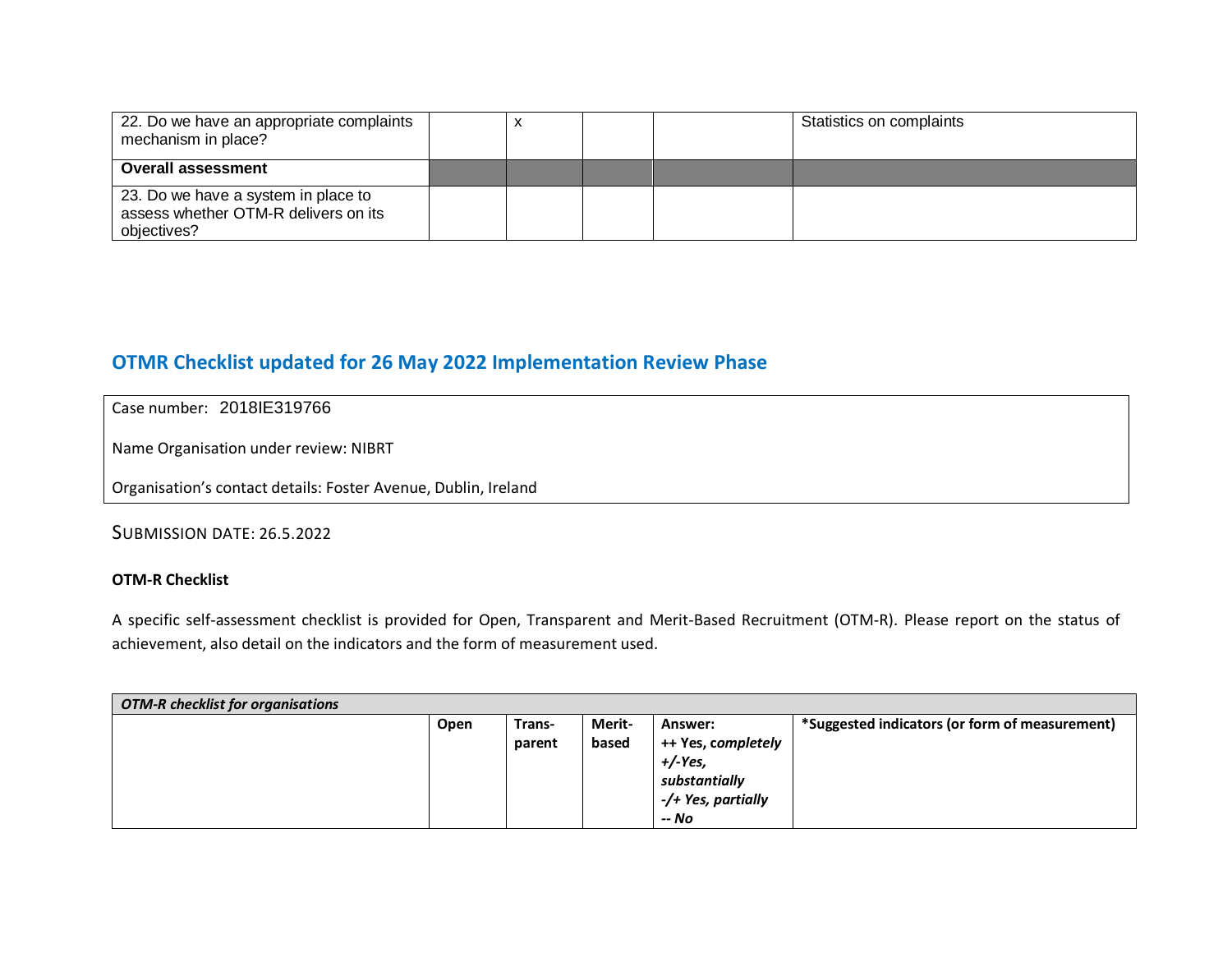| OTM-R system                                                                                                         |                    |              |              |                          |                                                                                                                                                                                                                                                                                                                                  |
|----------------------------------------------------------------------------------------------------------------------|--------------------|--------------|--------------|--------------------------|----------------------------------------------------------------------------------------------------------------------------------------------------------------------------------------------------------------------------------------------------------------------------------------------------------------------------------|
| 1. Have we published a version of our OTM-R<br>policy online (in the national language and in<br>English)?           | X                  | X            | X            | $++$                     | Yes                                                                                                                                                                                                                                                                                                                              |
| 2. Do we have an internal guide setting out<br>clear OTM-R procedures and practices for all<br>types of positions?   | X                  | X            | X            | $\overline{\phantom{a}}$ | We rely on the published OTMR Policy - our own<br>Policy and haven't created a separate internal<br>guide.                                                                                                                                                                                                                       |
| 3. Is everyone involved in the process<br>sufficiently trained in the area of OTM-R?                                 | X                  | $\mathsf{x}$ | X            | $-$ /+                   | Training has been purely confined to the HR NIBRT<br>Team. We have recently Q2 2022 appointed a<br>Recruitment Partner externally and we will now<br>train that partner company on our OTMR<br>procedures and practices, having shared our Policy<br>with them also. This is an action to be undertaken.                         |
| 4. Do we make (sufficient) use of e-recruitment<br>tools?                                                            | X                  | X            |              | $+/-$                    | Our newly appointed Recruitment Partner<br>FASTNET makes full use of erecruitment tools so<br>this is an area that will change almost immediately<br>to yes - completely.                                                                                                                                                        |
| 5. Do we have a quality control system for<br>OTM-R in place?                                                        | X                  | $\mathsf{x}$ | X            | $\overline{a}$           |                                                                                                                                                                                                                                                                                                                                  |
| 6. Does our current OTM-R policy encourage<br>external candidates to apply?                                          | $\pmb{\mathsf{x}}$ | X            | X            | $++$                     | We advertise on Euraxess and have a good reach<br>internationally using Nature and other for a for<br>advertising our vacancies. Almost without<br>exception our applications are from external<br>candidates.                                                                                                                   |
| 7. Is our current OTM-R policy in line with<br>policies to attract researchers from abroad?                          | $\mathsf{x}$       | $\mathsf{x}$ | $\mathsf{x}$ | $++$                     | See 6, above                                                                                                                                                                                                                                                                                                                     |
| 8. Is our current OTM-R policy in line with<br>policies to attract underrepresented groups?                          | $\pmb{\mathsf{x}}$ | X            | $\mathsf{x}$ | $+/-$                    | We don't have specific measures and will benefit<br>from the professional new Recruitment partner<br>appointed to support our recruitment - our policy<br>is indeed in line and supported by best in class<br>flexible and family family policies (which support<br>for example women/other underrepresented<br>groups to apply) |
| 9. Is our current OTM-R policy in line with<br>policies to provide attractive working<br>conditions for researchers? | $\mathsf{x}$       | $\mathsf{x}$ | $\mathsf{x}$ | $++$                     | Yes we would welcome any benchmark to test our<br>policies - we are very satisfied in this regard and in                                                                                                                                                                                                                         |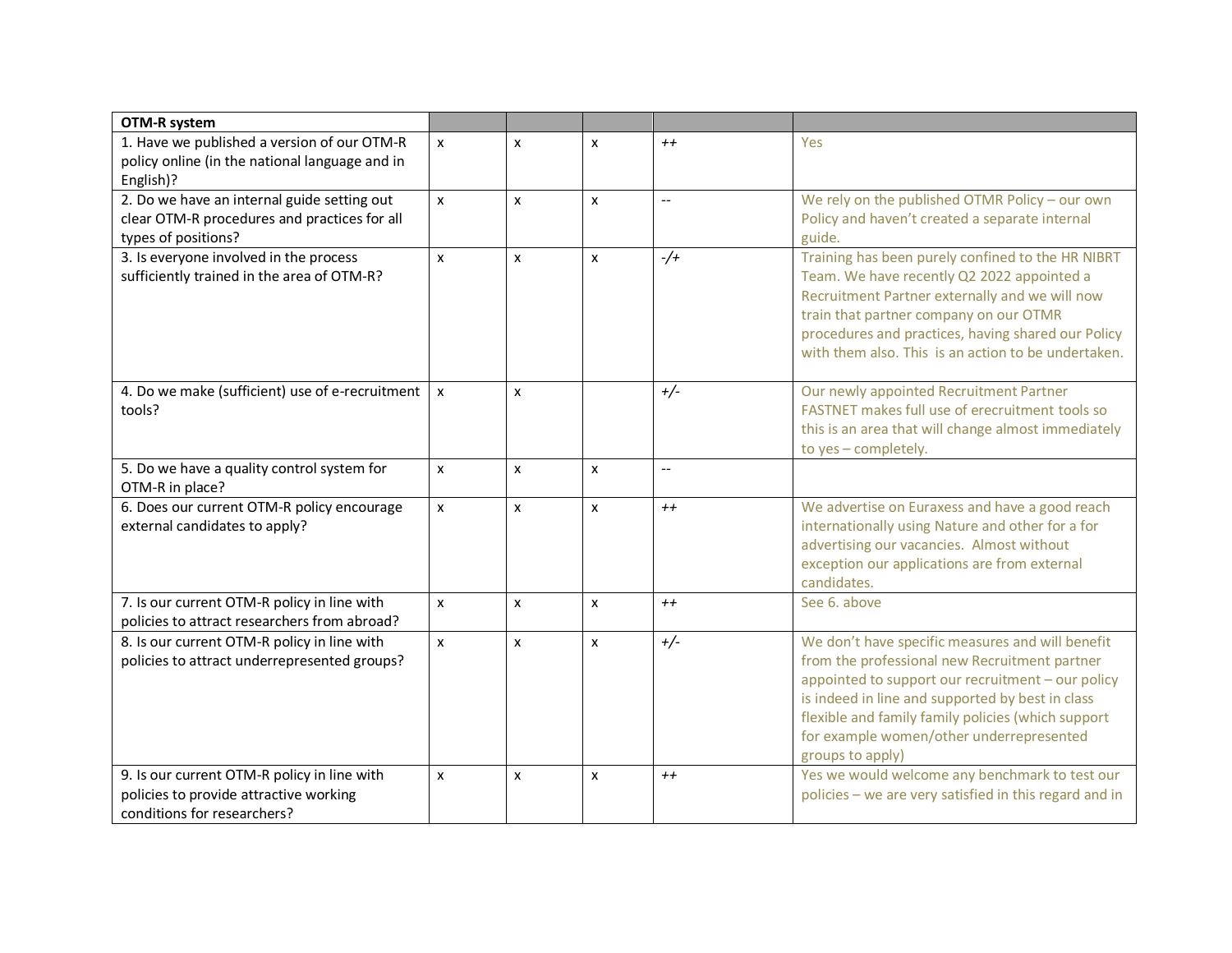|                                                  |                    |                           |                |        | fact likely go beyond many other research             |
|--------------------------------------------------|--------------------|---------------------------|----------------|--------|-------------------------------------------------------|
| 10. Do we have means to monitor whether the      |                    |                           |                | $-$    | organisations in what we offer.                       |
| most suitable researchers apply?                 |                    |                           |                |        |                                                       |
|                                                  |                    |                           |                |        |                                                       |
| Advertising and application phase                |                    |                           |                |        |                                                       |
| 11. Do we have clear guidelines or templates     | $\pmb{\mathsf{x}}$ | x                         |                | $++$   |                                                       |
| (e.g., EURAXESS) for advertising positions?      |                    |                           |                |        |                                                       |
| 12. Do we include in the job advertisement       | X                  | x                         |                | $-$    |                                                       |
| references/links to all the elements foreseen in |                    |                           |                |        |                                                       |
| the relevant section of the toolkit?             |                    |                           |                |        |                                                       |
| 13. Do we make full use of EURAXESS to ensure    | X                  | X                         |                | $++$   | We advertise almost without exception all of our      |
| our research vacancies reach a wider             |                    |                           |                |        | vacancies on Euraxess.                                |
| audience?                                        |                    |                           |                |        |                                                       |
| 14. Do we make use of other job advertising      | X                  | x                         |                | $++$   |                                                       |
| tools?                                           |                    |                           |                |        |                                                       |
| 15. Do we keep the administrative burden to a    | X                  |                           |                | $++$   |                                                       |
| minimum for the candidate?                       |                    |                           |                |        |                                                       |
| Selection and evaluation phase                   |                    |                           |                |        |                                                       |
| 16. Do we have clear rules governing the         |                    | x                         | $\pmb{\times}$ | $-$ /+ | We could document this $-$ it is currently informally |
| appointment of selection committees?             |                    |                           |                |        | done                                                  |
| 17. Do we have clear rules concerning the        |                    | x                         | $\mathsf{x}$   | $-$ /+ | We could document this $-$ it is currently informally |
| composition of selection committees?             |                    |                           |                |        | done                                                  |
| 18. Are the committees sufficiently gender-      |                    | $\boldsymbol{\mathsf{x}}$ | $\mathsf{x}$   | $-$ /+ | Where at all possible this is done $-$ our population |
| balanced?                                        |                    |                           |                |        | is small from which to draw the committee.            |
| 19. Do we have clear guidelines for selection    |                    |                           | $\mathsf{x}$   | $++$   | Yes our template has a scoring mechanism which is     |
| committees which help to judge 'merit' in a      |                    |                           |                |        | utilized.                                             |
| way that leads to the best candidate being       |                    |                           |                |        |                                                       |
| selected?                                        |                    |                           |                |        |                                                       |
| <b>Appointment phase</b>                         |                    |                           |                |        |                                                       |
| 20. Do we inform all applicants at the end of    |                    | x                         |                | $++$   |                                                       |
| the selection process?                           |                    |                           |                |        |                                                       |
| 21. Do we provide adequate feedback to           |                    | x                         |                | $+/-$  | Yes - but only where requested by the candidate       |
| interviewees?                                    |                    |                           |                |        |                                                       |
| 22. Do we have an appropriate complaints         |                    | x                         |                | $+/-$  | Would follow our Grievance process steps in the       |
| mechanism in place?                              |                    |                           |                |        | handling of a complaint                               |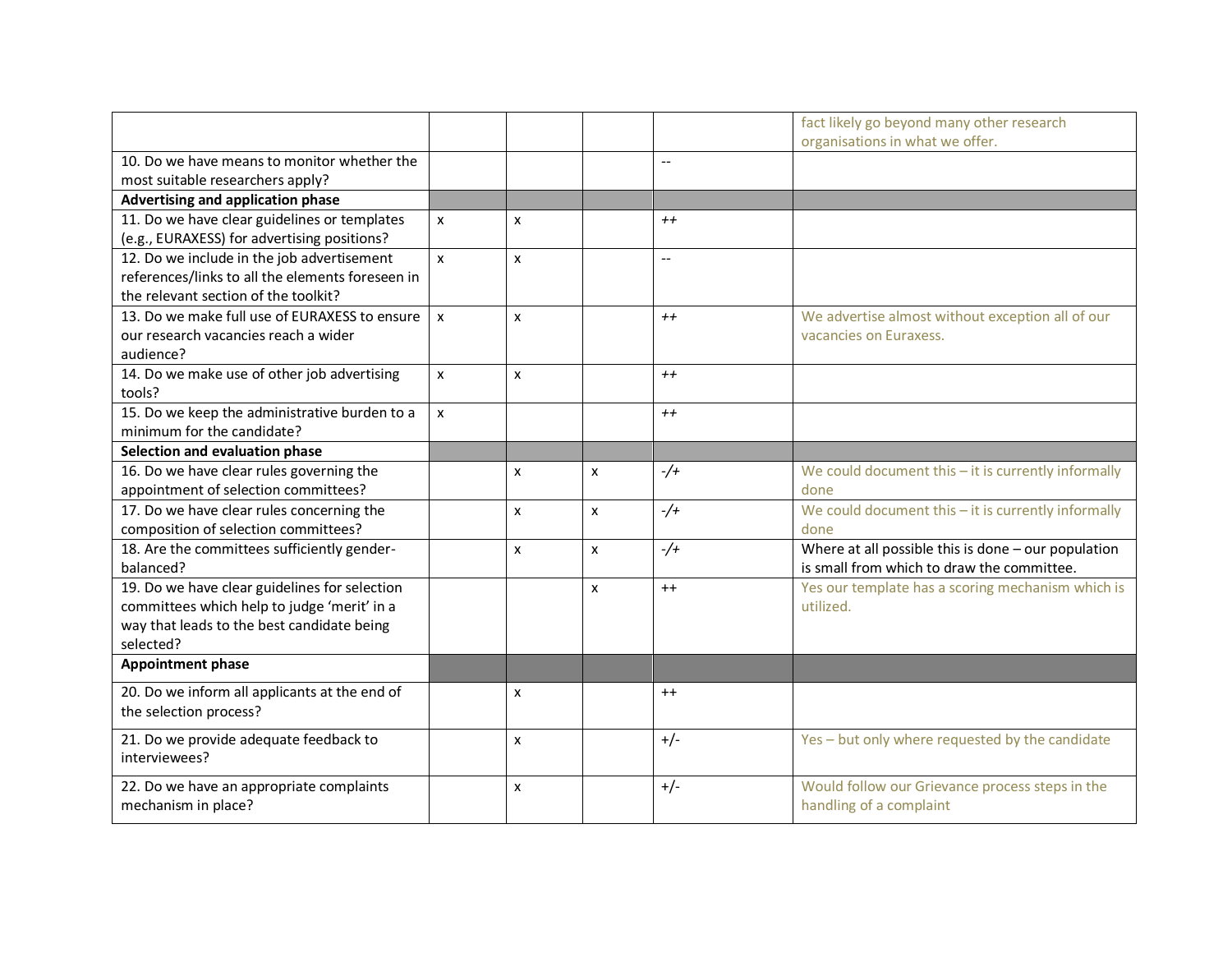| <b>Overall assessment</b>                   |  |       |  |
|---------------------------------------------|--|-------|--|
| 123. Do we have a system in place to assess |  | $- -$ |  |
| whether OTM-R delivers on its objectives?   |  |       |  |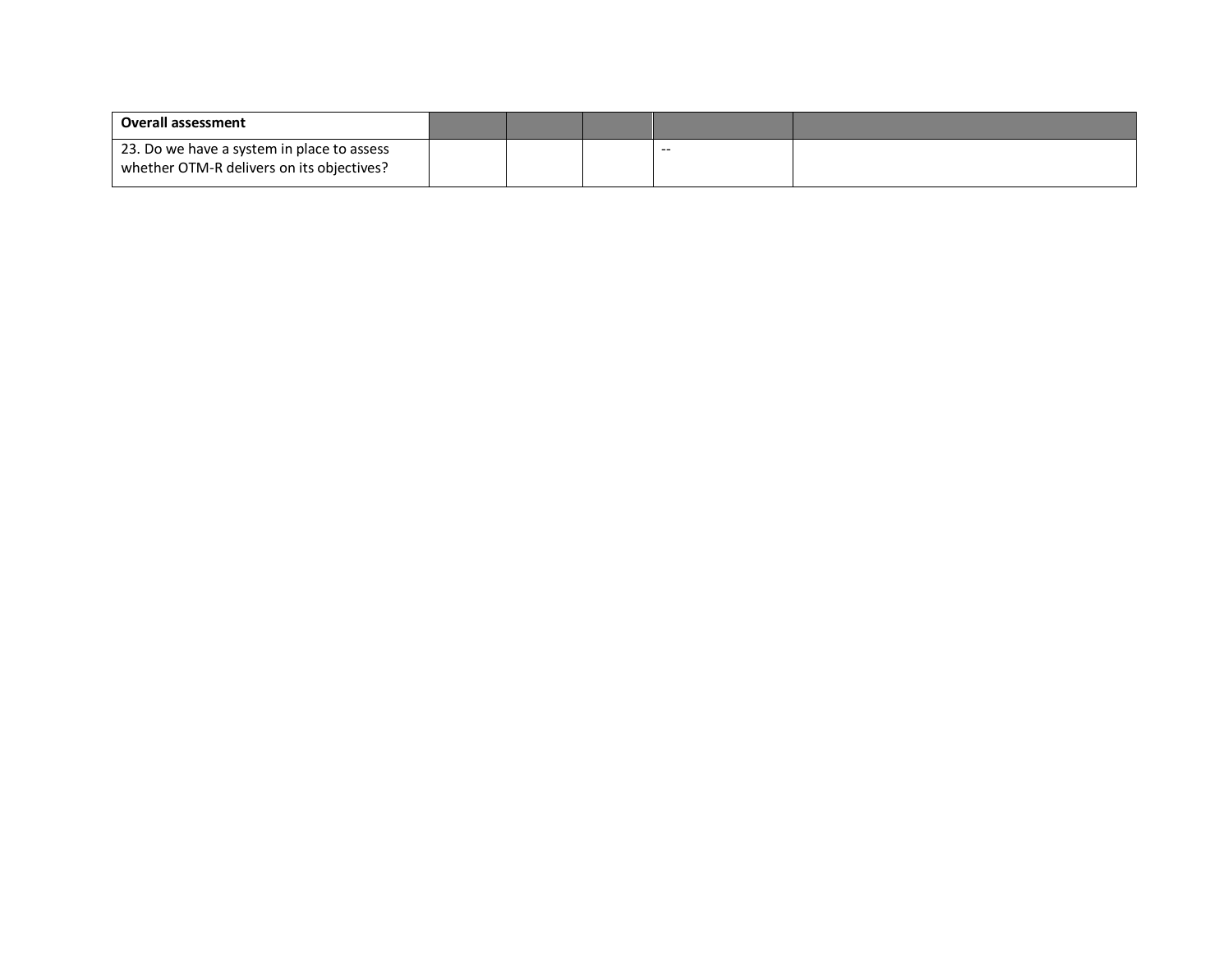Appendix 2 - Job Specification

#### **Grow your career with us**

| <b>ORGANISATION/COMPANY - NIBRT</b>          | <b>LOCATION - Dublin, Ireland</b> |
|----------------------------------------------|-----------------------------------|
|                                              |                                   |
| <b>DEPARTMENT -</b>                          | <b>POSITION AVAILABLE -</b>       |
|                                              |                                   |
| <b>HIRING MANAGERS PROFILE - information</b> | <b>TYPE OF CONTRACT -</b>         |
| www@nibrt.ie                                 |                                   |
|                                              |                                   |
| <b>APPLICATION DEADLINE -</b>                | <b>INTERVIEW DATES -</b>          |
|                                              |                                   |

- **Purpose of Role**
- **Role summary**
	- o Duties.
- **Key Duties and Responsibilities:**
- **Essential Criteria:**
- **Desirable Criteria:**

## **Application Instructions:**

To apply for this position please forward your CV, cover letter and the names and contact details of two referees in a combined PDF document to the NIBRT HR team at [careers@nibrt.ie](mailto:careers@nibrt.ie) on or before XXXXX at the close of business. Please include your name and the position for which you are applying for in the subject line. Please note that the successful candidate may be required to supply parchments of degrees/qualifications/work permits.

## **Applicants must hold a valid working permit for Ireland, handwritten forms will not be accepted.**

NIBRT, at its discretion, may undertake to make an additional appointment(s) from this competition following the conclusion of the process. At this time, NIBRT do not require the assistance of recruitment agencies.

NIBRT is an Equal Opportunities Employer. Originations Profile: [www.nibrt.ie](http://www.nibrt.ie/)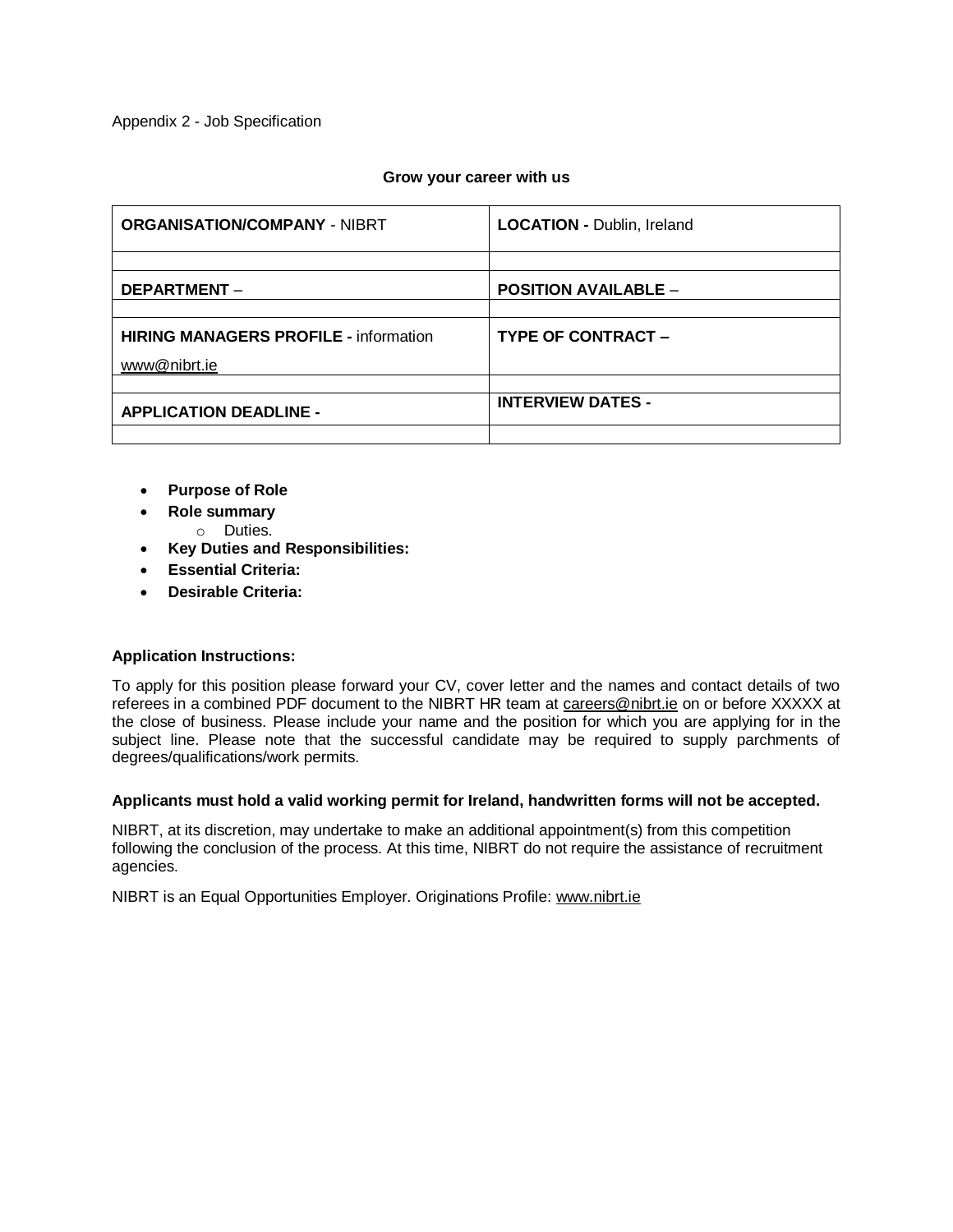|                               | Form                                                                                    |
|-------------------------------|-----------------------------------------------------------------------------------------|
|                               | <b>Request to Recruit and/or Change T&amp;Cs</b><br><b>Ref: OTMR Recruitment Policy</b> |
| <b>Owner:</b> Human Resources |                                                                                         |
| Number of Form                | 001                                                                                     |

## **Revision History and Schedule**

| <b>Version</b> | Date       |           | <b>Revision Author Summary of Changes</b>                                   |
|----------------|------------|-----------|-----------------------------------------------------------------------------|
|                | 01/05/2022 | G. Grimes | New Format to incorporate Headcount Process and<br>partnership with Fastnet |
|                |            |           |                                                                             |
|                |            |           |                                                                             |

**Approval**

| <b>Name</b> | Position | Signature | <b>Date</b> |
|-------------|----------|-----------|-------------|
|             |          |           |             |
|             |          |           |             |
|             |          |           |             |

# **1. Request to Recruit OR to Change to current T&Cs form**

## **Section 1: Hiring/Line Manager complete this form for:-**

| <b>Process</b> |                                                                                                                                                       | <b>Approvers</b>        |
|----------------|-------------------------------------------------------------------------------------------------------------------------------------------------------|-------------------------|
|                | Request a change in terms and conditions of employment for existing<br>employees other than Level, Band and/or Salary changes as specified in a grant | Finance & HR            |
|                | Request a change Level, Band and/or Salary for existing employees                                                                                     | RCD (in May or October) |
|                | Request approval to hire a replacement for a leaving staff member                                                                                     | Finance & HR            |
|                | Request approval to hire a headcount included in the annual budget                                                                                    | Finance & HR            |
|                | Request approval to hire new headcount in excess of the numbers included in SLT<br>the annual budget that does not impact overall budget              |                         |
|                | Request approval to hire new headcount in excess of the numbers included in ROC (via SLT)<br>the annual budget that does impact overall budget        |                         |

In completing this form, the manager should refer to:-

- NIBRT Job Band Framework (Job bands and salary band)
- NIBRT Hybrid Working Model and Personas

## **Section 2: Terms and Conditions**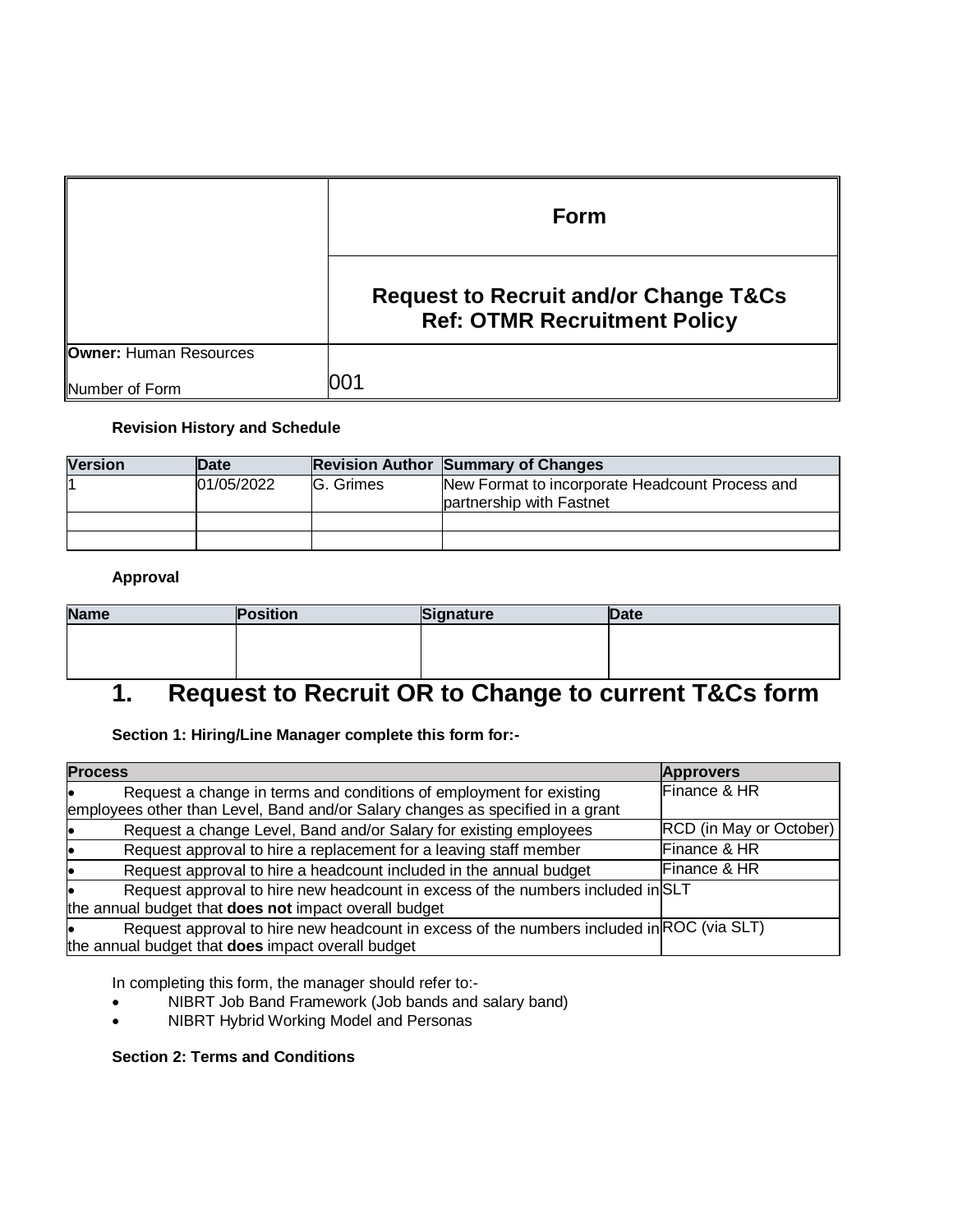|                                                                                                                                                                                                                                                    | <b>Want</b><br><b>Recruit</b><br>to<br><b>Current</b>                     | <b>OR Proposed Change</b>                                                                        |
|----------------------------------------------------------------------------------------------------------------------------------------------------------------------------------------------------------------------------------------------------|---------------------------------------------------------------------------|--------------------------------------------------------------------------------------------------|
| <b>Job Title</b>                                                                                                                                                                                                                                   |                                                                           |                                                                                                  |
| Job Band (B1-B8)                                                                                                                                                                                                                                   |                                                                           |                                                                                                  |
| Department                                                                                                                                                                                                                                         |                                                                           |                                                                                                  |
| Confirm Persona <sup>1</sup> role is aligned to                                                                                                                                                                                                    |                                                                           |                                                                                                  |
| Reporting to (confirm line manager/team lead)                                                                                                                                                                                                      |                                                                           |                                                                                                  |
| NSL Contract? <sup>2</sup><br><b>NIBRT</b><br>or                                                                                                                                                                                                   |                                                                           |                                                                                                  |
| <b>Attach Job Description</b><br>(Fastnet need it to develop a vacancy notice, not<br>attaching it may delay advertising your vacancy)                                                                                                             |                                                                           |                                                                                                  |
| Vaccine(s) required to work in this role safely? <sup>3</sup>                                                                                                                                                                                      |                                                                           |                                                                                                  |
| Type of Contract FTC/SPC/CID <sup>4</sup>                                                                                                                                                                                                          |                                                                           |                                                                                                  |
| <b>Proposed Start Date</b>                                                                                                                                                                                                                         |                                                                           |                                                                                                  |
| Indicative Finish Date                                                                                                                                                                                                                             |                                                                           |                                                                                                  |
| Full time or part time role?                                                                                                                                                                                                                       |                                                                           |                                                                                                  |
| <b>Remuneration</b>                                                                                                                                                                                                                                |                                                                           |                                                                                                  |
| Pension - confirm DC or PRSA<br>Insert supporting detail for Pension selection under the contributes 5% & employee<br>appropriate box here                                                                                                         | <b>Defined Contribution</b><br>Pension (i.e., employer<br>contributes 5%) | <b>PRSA Pension</b><br>Confirm the %<br>Contribution (refer to<br>the grant/project<br>provider) |
| <b>Salary</b>                                                                                                                                                                                                                                      | <b>Minimum OR Current</b>                                                 | <b>Maximum OR</b><br><b>Proposed new salary</b>                                                  |
| Per Annum or Per Hour                                                                                                                                                                                                                              | €                                                                         | €                                                                                                |
| Per Annum less Pension and Taxes (PRSI)                                                                                                                                                                                                            | €                                                                         | €                                                                                                |
| Is salary linked to a Proposal /Grant?                                                                                                                                                                                                             | €                                                                         |                                                                                                  |
| (You must confirm exactly the salary granted including mobility<br>allowances, family allowances etc. Figures quoted here should be<br>exactly as confirmed in the Grant document.<br>Attach a copy of the grant document in support if possible). |                                                                           |                                                                                                  |
| Is Salary linked to a recognised SFI or Academic scale?<br>If linked to a scale - confirm scale e.g. SFI scale or academic scales.<br>(State scale name and Point on scale).                                                                       |                                                                           |                                                                                                  |
| Salary to be specified in Job Advert by Fastnet?                                                                                                                                                                                                   | Yes / No                                                                  |                                                                                                  |

## **Section 3: Justification for Recruitment**

| Is this a budgeted headcount?  | Yes – move to Section 4<br>No – complete the remainder of Section 3 |  |
|--------------------------------|---------------------------------------------------------------------|--|
| Why is the headcount required? |                                                                     |  |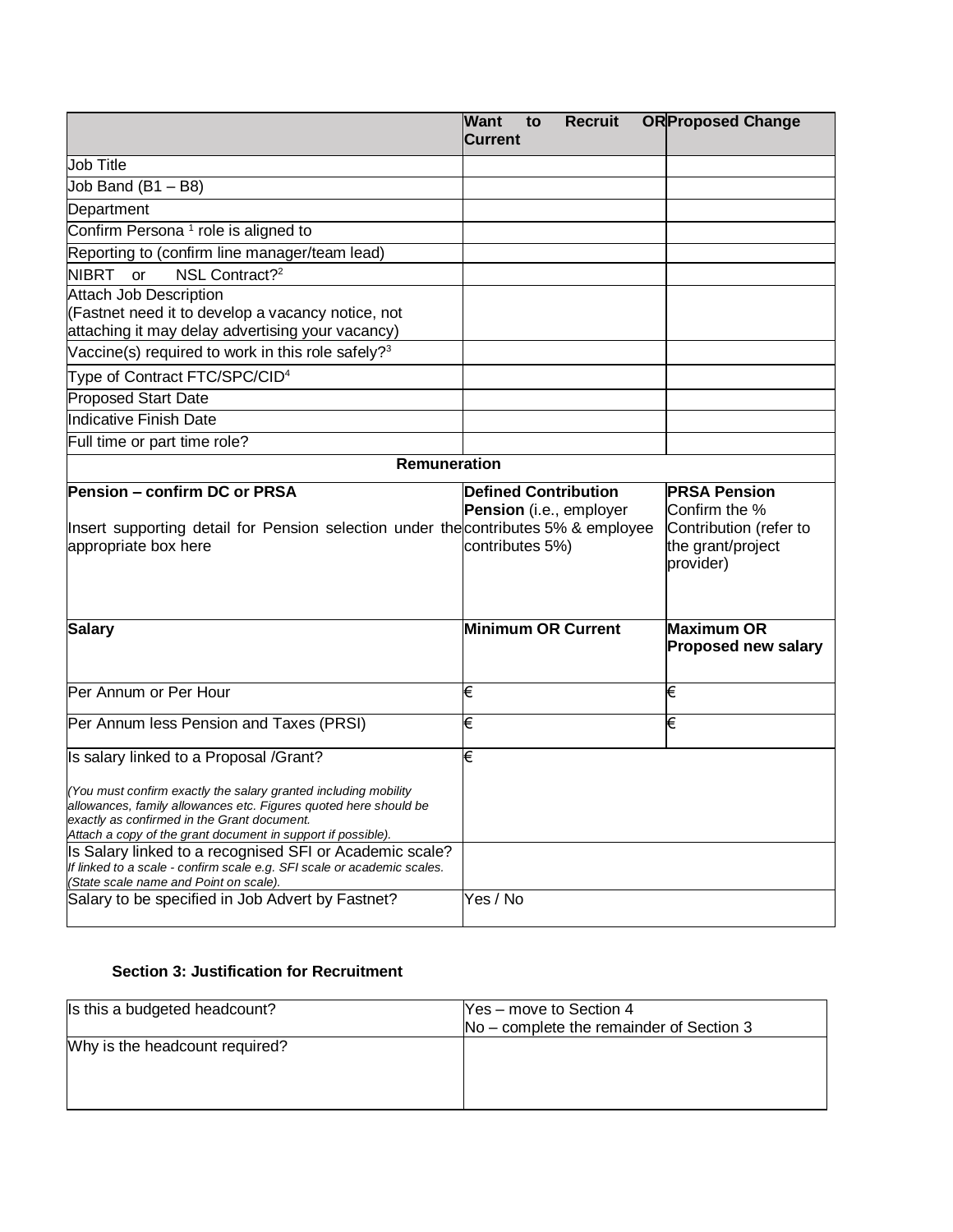| What is the aim of the role and benefit to NIBRT/NSL? |  |
|-------------------------------------------------------|--|
|                                                       |  |
|                                                       |  |
|                                                       |  |
|                                                       |  |
|                                                       |  |
|                                                       |  |

### **Section 4: Recruitment Instructions for Fastnet**

### *Advertising Channels*

| <b>Channel</b>                                  | <b>Responsible</b>      | Tick as appropriate |
|-------------------------------------------------|-------------------------|---------------------|
| <b>NIBRT Website</b>                            | <b>Fastnet TTP Team</b> |                     |
| <b>NIBRT Company LinkedIn Page</b>              | <b>NIBRT Marketing</b>  |                     |
| <b>NIBRT Hiring Manager LinkedIn Page Posts</b> | <b>NIBRTHM</b>          |                     |
| Internal Advertisement Channel(s)               | <b>NIBRTHR</b>          |                     |
| <b>Employee Referrals</b>                       | <b>Fastnet TTP Team</b> |                     |
| <b>Job Boards</b>                               | Fastnet TTP Team        |                     |
| College Career Sites (UCD, Trinity, DCU)        | Fastnet TTP Team        |                     |
| <b>Euraxess Website</b>                         | <b>Fastnet TTP Team</b> |                     |
| <b>Fastnet Company LinkedIn Page</b>            | <b>Fastnet TTP Team</b> |                     |
| <b>Fastnet Website</b>                          | <b>Fastnet TTP Team</b> |                     |
| <b>Fastnet Consultant LinkedIn Posts</b>        | <b>Fastnet TTP Team</b> |                     |
| Other (please specify) e.g. Nature journal etc. |                         |                     |

### *Interview Panel members proposed*

| <b>Name</b> | <b>Job Title</b> | <b>Email address</b> |
|-------------|------------------|----------------------|
|             |                  |                      |
|             |                  |                      |
|             |                  |                      |

#### *Interview schedule proposed*

| <b>Item</b>                               | <b>Detail</b> |
|-------------------------------------------|---------------|
| Proposed dates                            |               |
| Number of interview rounds                |               |
| Format of interview(s) virtual/in person? |               |

## **Section 5: Authorisation to proceed**

• HR will obtain the signatures on this form for the Hiring Manager.

Hiring/Line Manager should therefore sign this form themselves; then send to [hr@nibrt.ie](mailto:hr@nibrt.ie) – HR will have it Docusigned by the remaining signatories and forward to Fastnet (copying hiring manager) to start the hiring process for you.

| Hiring/Line Manager:<br>  confirm that the above information provided is<br>correct for this position | Signed | Dated |
|-------------------------------------------------------------------------------------------------------|--------|-------|
| Department Director (if different from above):                                                        | Signed | Dated |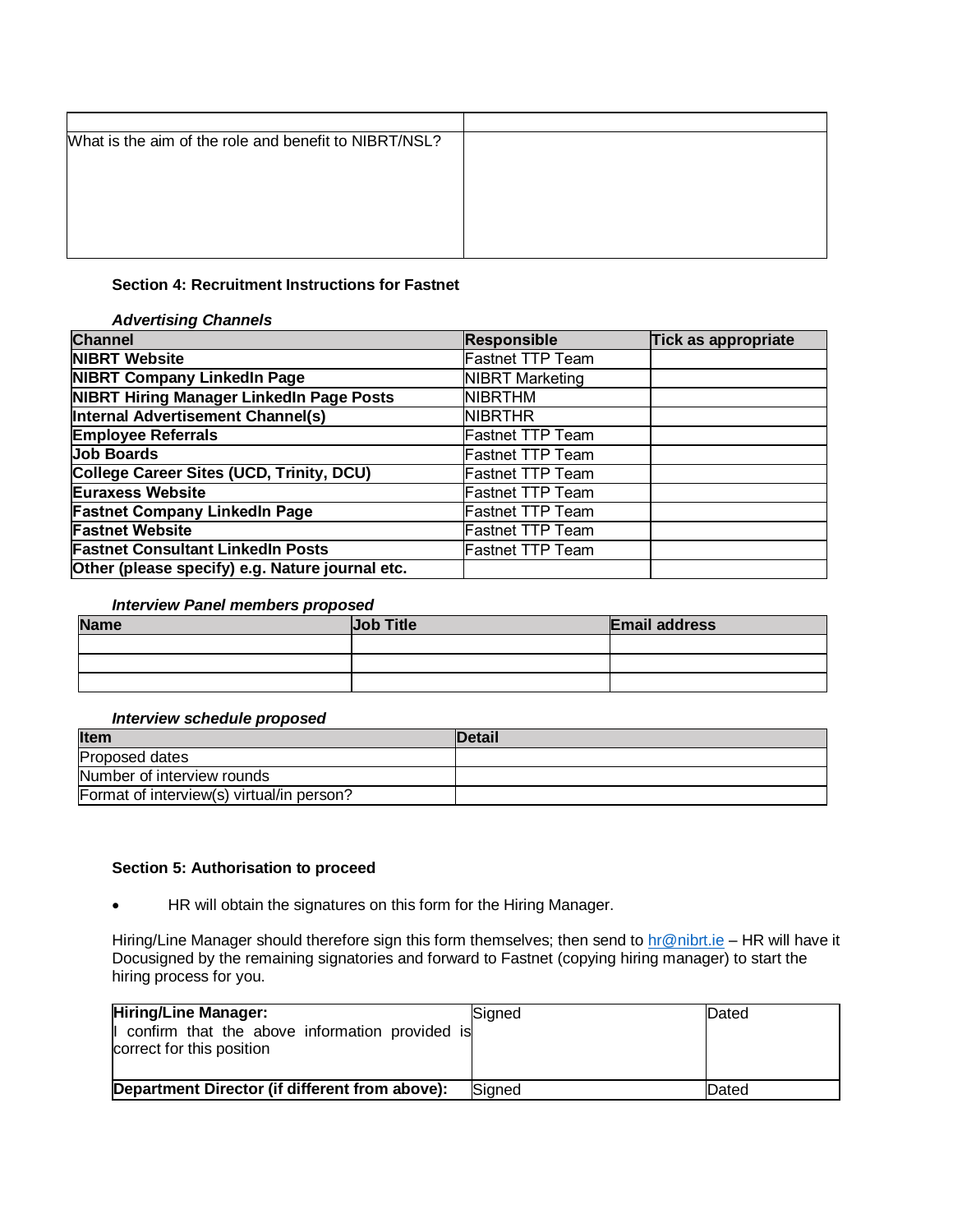| I confirm my support of this proposed hiring/change<br>lin T&Cs                                                                     |        |       |
|-------------------------------------------------------------------------------------------------------------------------------------|--------|-------|
| <b>Chief Financial Officer:</b><br>I confirm that there is funding available for this<br>position or change in terms and conditions | Signed | Dated |
| <b>HR Director:</b><br>I confirm that the Terms and Conditions for this<br>position are correct and consistent                      | Signed | Dated |
| <b>IF REQUIRED</b>                                                                                                                  |        |       |
| <b>SLT &amp; ROC</b><br>I confirm approval from the ROC to proceed with this<br>additional hire as outlined above                   | Signed | Dated |
| <b>RCD</b><br>We confirm the proposed Level, Band and/or Salary<br>increase as proposed above                                       | Signed | Dated |

## $\mathbb I$ INTERNAL & **EXTERNAL RECRUITMENT WEB SITES**

## **Recruitment Campaign Websites Menu - June 2020**

| Column1        | <b>Websites:</b><br><b>Universities / Recruitment</b><br><b>Companies/Social Media</b> | <b>Cost to NIBRT</b> | <b>Costings</b> |
|----------------|----------------------------------------------------------------------------------------|----------------------|-----------------|
| 1              | <b>NIBRT</b>                                                                           | No Cost              | N/A             |
| $\mathbf{2}$   | UCD/DCU/TRINITY/NUI                                                                    |                      |                 |
| 3              | Grad Ireland                                                                           | No Cost              | N/A             |
| 4              | Euraxess Ireland (Research<br>Only)                                                    | No Cost              | N/A             |
| $\overline{5}$ | Twitter                                                                                | Cost to NIBRT        | N/A             |
| 6              | Irish Jobs                                                                             | Cost to HR           | N/A             |
| $\overline{7}$ | LinkedIn                                                                               | Cost to NIBRT        | N/A             |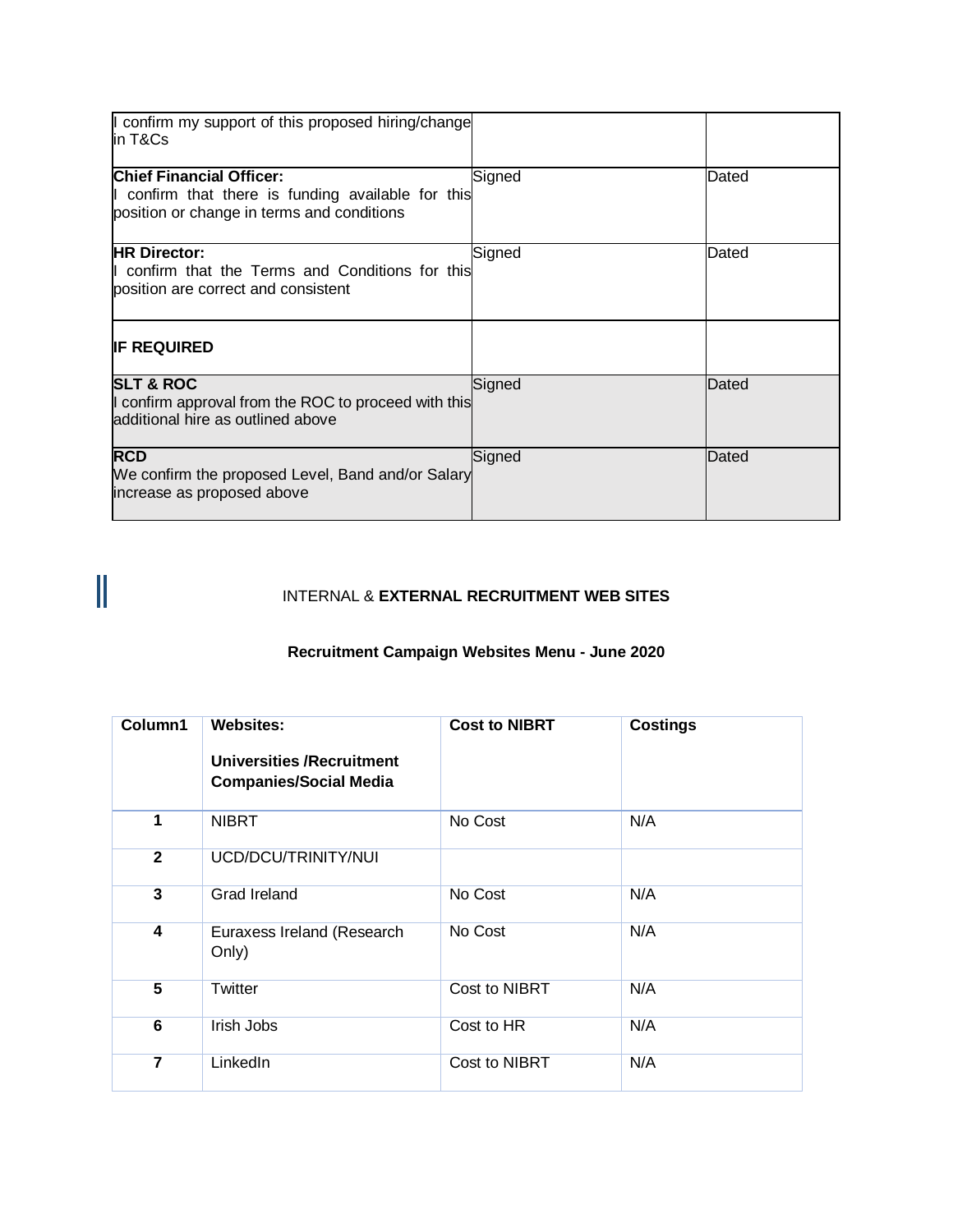| 8  | <b>Fastnet/Recruitment Company</b> | Cost to                   | See attached here |
|----|------------------------------------|---------------------------|-------------------|
| 9  | <b>Nature</b>                      | Cost to Research<br>Group | $$1,100$ approx.  |
| 10 | Academic jobs                      | Cost to Research<br>Group | £490 -£2490       |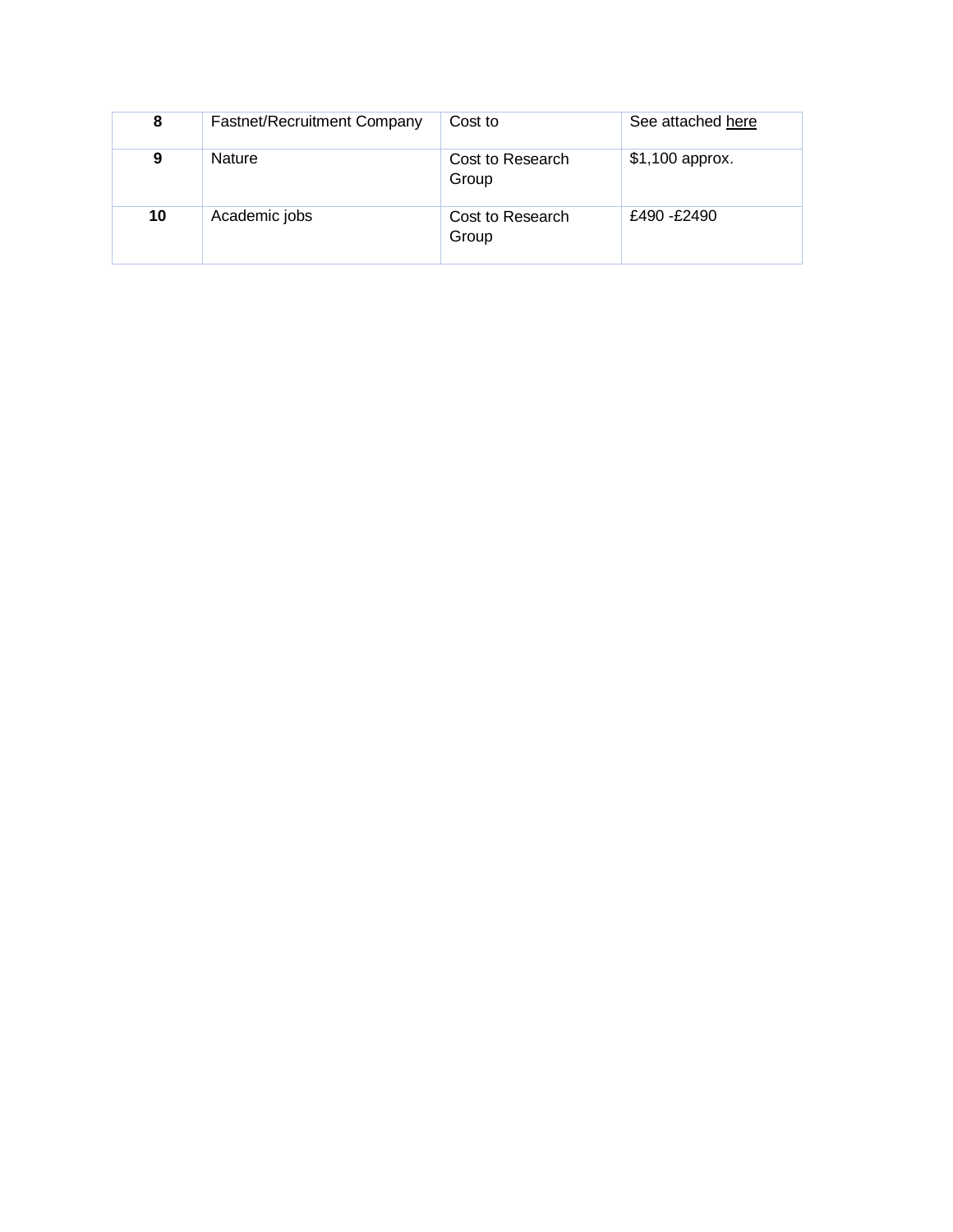## Appendix .4 – Shortlisting Document

| <b>Name</b> | <b>Accepted/Rejected</b> | <b>Essential</b><br>criteria 1 | <b>Essential</b><br>criteria 2 | visa<br>criteria | <b>Notes</b> | <b>Forward</b><br>for<br><b>Interview</b> | <b>INTERVIEW</b><br><b>TIME &amp; DATE</b> | <b>Post</b><br><b>Interview</b><br><b>Notes</b> |
|-------------|--------------------------|--------------------------------|--------------------------------|------------------|--------------|-------------------------------------------|--------------------------------------------|-------------------------------------------------|
|             |                          |                                |                                |                  |              |                                           |                                            |                                                 |
|             |                          |                                |                                |                  |              |                                           |                                            |                                                 |
|             |                          |                                |                                |                  |              |                                           |                                            |                                                 |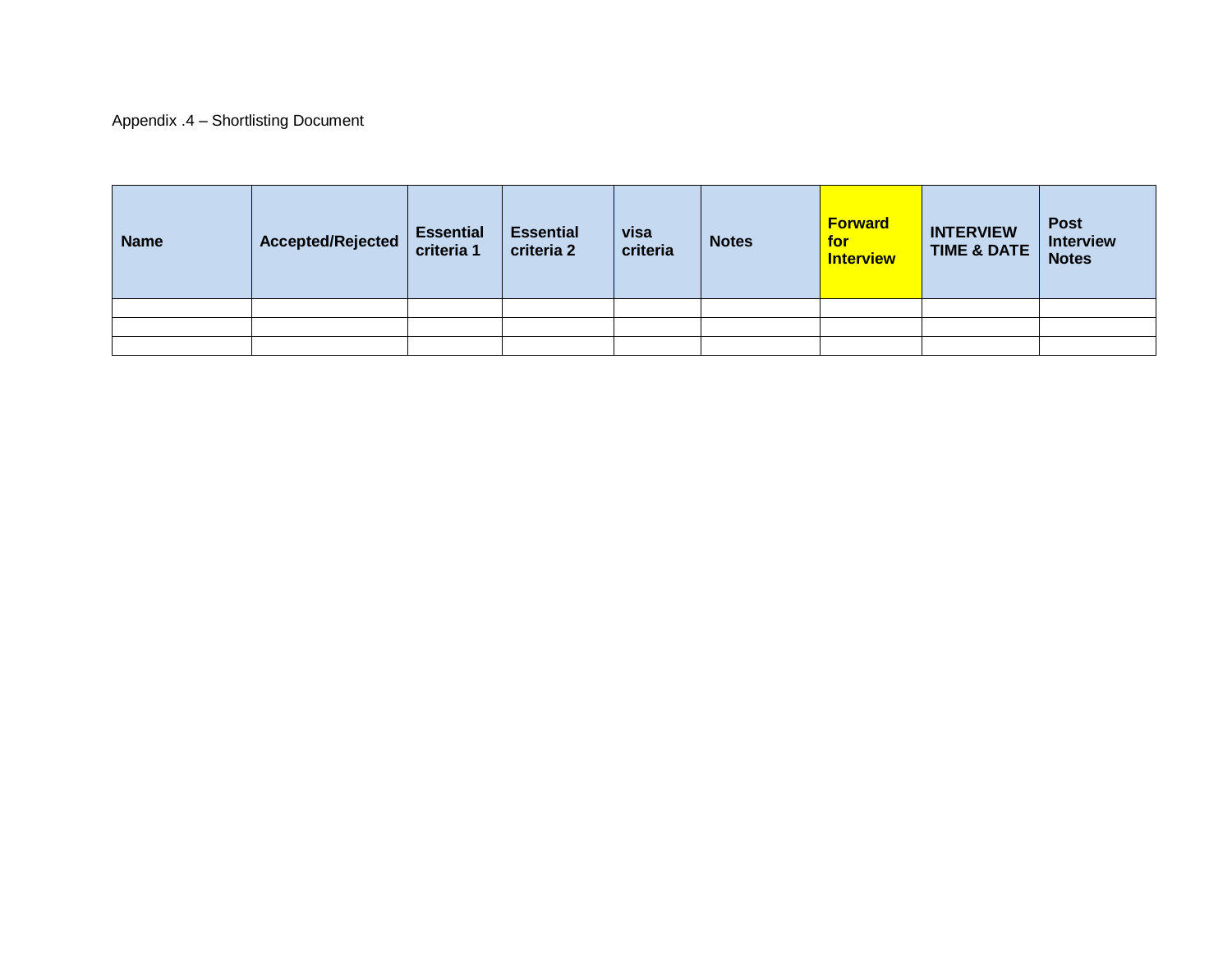Appendix .5 – Questions and Scoring Document

| <b>Interview Scoring Sheet</b>                                                                                                    |                          |                                              |                                |                                                          |                                    |                                                                                                                               |                       |  |              |
|-----------------------------------------------------------------------------------------------------------------------------------|--------------------------|----------------------------------------------|--------------------------------|----------------------------------------------------------|------------------------------------|-------------------------------------------------------------------------------------------------------------------------------|-----------------------|--|--------------|
| <b>Position Details</b>                                                                                                           |                          |                                              |                                |                                                          |                                    |                                                                                                                               |                       |  |              |
|                                                                                                                                   |                          |                                              |                                |                                                          |                                    |                                                                                                                               |                       |  |              |
| <b>Job Title:</b>                                                                                                                 |                          |                                              |                                | <b>Department:</b>                                       |                                    |                                                                                                                               | Job                   |  |              |
|                                                                                                                                   |                          |                                              |                                |                                                          |                                    |                                                                                                                               | <b>Reference:</b>     |  |              |
| Date:                                                                                                                             |                          |                                              |                                | <b>Interview Time:</b>                                   |                                    |                                                                                                                               | Name of               |  |              |
| <b>Number on Interview</b>                                                                                                        |                          |                                              |                                | <b>Names of Interview Panel</b>                          |                                    |                                                                                                                               | <b>Candidate:</b>     |  |              |
| Panel:                                                                                                                            |                          |                                              |                                |                                                          |                                    |                                                                                                                               | <b>Scoring Total:</b> |  |              |
|                                                                                                                                   |                          |                                              |                                | <b>Interview Assessment - Requirements for Interview</b> |                                    |                                                                                                                               |                       |  |              |
| <b>Requirements for</b>                                                                                                           |                          |                                              |                                |                                                          |                                    | It is essential that all candidates are assessed on how well they meet the essential and desirable criteria stated in the job |                       |  |              |
| the role:                                                                                                                         |                          |                                              |                                |                                                          |                                    | and personal specification for the role. The criteria must be used by each member of the interview panel.                     |                       |  |              |
|                                                                                                                                   |                          |                                              |                                |                                                          |                                    |                                                                                                                               |                       |  |              |
| <b>Scoring System</b>                                                                                                             |                          | $0 =$ Fails to meet/ Unable to give evidence |                                |                                                          | $1 =$ Partially meets requirements |                                                                                                                               |                       |  |              |
|                                                                                                                                   | $2$ = Meets requirements |                                              | $3$ = Fully meets requirements |                                                          |                                    |                                                                                                                               |                       |  |              |
|                                                                                                                                   |                          | $4$ = Exceeds requirements                   |                                |                                                          |                                    |                                                                                                                               |                       |  |              |
|                                                                                                                                   |                          |                                              |                                |                                                          |                                    |                                                                                                                               |                       |  |              |
| <b>Interview Assessment</b>                                                                                                       |                          |                                              |                                |                                                          |                                    |                                                                                                                               |                       |  |              |
| Based on the criteria provided above, please score each candidate on how well they can provide evidence that they meet the stated |                          |                                              |                                |                                                          |                                    |                                                                                                                               |                       |  |              |
| requirements on each of the following questions.                                                                                  |                          |                                              |                                |                                                          |                                    |                                                                                                                               |                       |  |              |
| <b>Section 1:</b>                                                                                                                 |                          |                                              |                                |                                                          |                                    |                                                                                                                               |                       |  |              |
| <b>Q. No:</b>                                                                                                                     |                          |                                              | <b>Question Asked:</b>         |                                                          |                                    | <b>Response:</b>                                                                                                              |                       |  | <b>Score</b> |
|                                                                                                                                   |                          |                                              |                                |                                                          |                                    |                                                                                                                               |                       |  |              |
| <b>Section 2:</b>                                                                                                                 |                          |                                              |                                |                                                          |                                    |                                                                                                                               |                       |  |              |
| <b>Q. No:</b>                                                                                                                     | <b>Question Asked:</b>   |                                              | <b>Response:</b>               |                                                          |                                    |                                                                                                                               | <b>Score</b>          |  |              |
|                                                                                                                                   |                          |                                              |                                |                                                          |                                    |                                                                                                                               |                       |  |              |
|                                                                                                                                   |                          |                                              |                                |                                                          |                                    |                                                                                                                               |                       |  |              |
| <b>Section 3:</b>                                                                                                                 |                          |                                              |                                |                                                          |                                    |                                                                                                                               |                       |  |              |
| <b>Q. No:</b>                                                                                                                     |                          |                                              | <b>Question Asked:</b>         |                                                          |                                    | <b>Response:</b>                                                                                                              |                       |  | <b>Score</b> |
|                                                                                                                                   |                          |                                              |                                |                                                          |                                    |                                                                                                                               |                       |  |              |
|                                                                                                                                   |                          |                                              |                                |                                                          |                                    |                                                                                                                               |                       |  |              |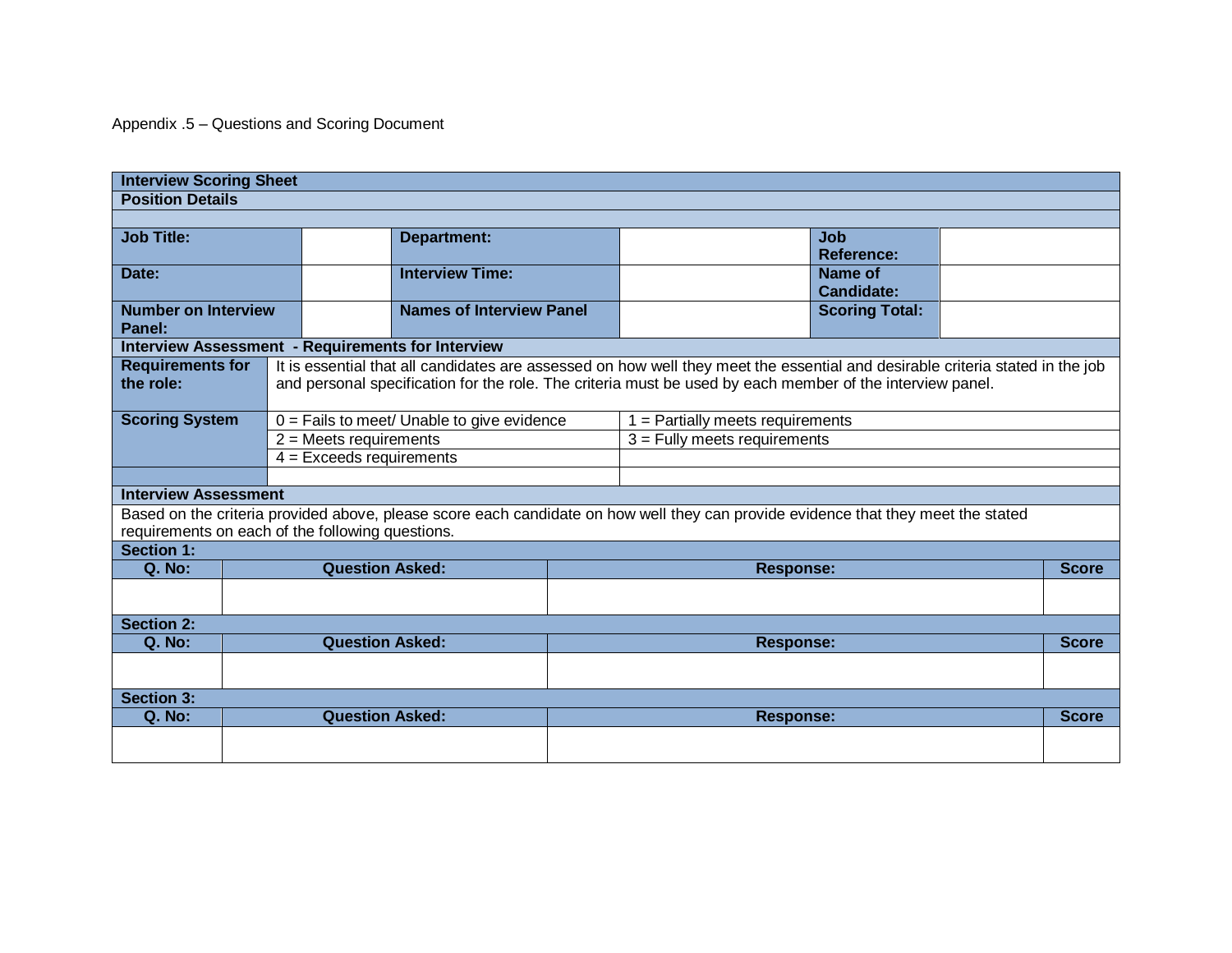### Appendix .6 – Letter of Offer

Date: **DATE** 

### Dear **NAME**

Thank you for the opportunity to meet with you and discuss your suitability for our vacant position. NIBRT is pleased to offer you the position of **INSERT**. The proposed start date shall be XXXX and should you accept this job offer, you will be eligible for the following:

Salary: Annual gross starting salary of €XXXX per annum which is paid monthly on the 25<sup>th</sup>, or nearest working day, by electronic transfer.

### **Benefits:**

| <b>Hours</b>       | 35 hours per week                                                                                 |
|--------------------|---------------------------------------------------------------------------------------------------|
| <b>Holidays:</b>   | 25 days per year                                                                                  |
| <b>Pension:</b>    | 5% matched contribution following successful completion of probation period (6 months)            |
|                    | Private Health NIBRT will fund your membership of private health insurance scheme, fully          |
|                    | Life AssuranceDeath in Service Life Assurance cover from day one of employment                    |
| <b>Education:</b>  | Access to training and education assistance (following one complete year of service)              |
| <b>Flexitime:</b>  | Hybrid working regime available, flexibility depends on role, home office set up provided         |
|                    | including office equipment, laptop etc.                                                           |
| Parking:           | Free on-site parking (bookable)                                                                   |
| <b>Tax Savers:</b> | Travel Saver Tickets / Bike to work scheme                                                        |
| EAP:               | Access for you and family members to extensive Employee Assistance Scheme                         |
|                    | The st NIRRT hang that you will accent this job offer and we look forward to welcoming you to our |

We at NIBRT hope that you will accept this job offer and we look forward to welcoming you to our Company. Please confirm your acceptance by email t[o careers@nibrt.ie](mailto:careers@nibrt.ie) and if you have any questions or queries please feel to contact us.

**HR 01/2158100**

**[careers@nibrt.ie](mailto:careers@nibrt.ie)**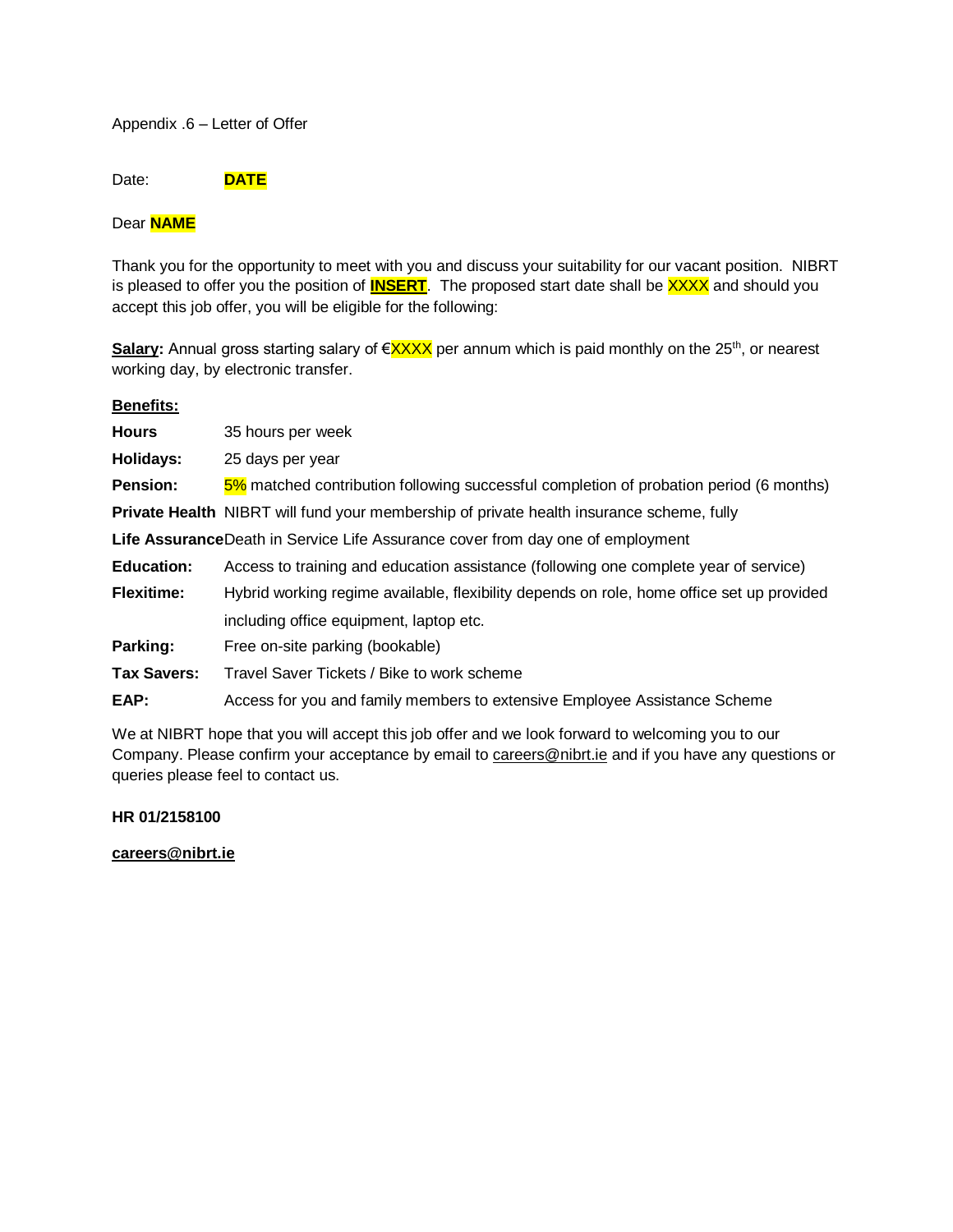## **Appendix 7 – Induction Plan**

### **Induction Plan**

## **The Manager should maintain this form throughout the probation period**

| <b>Induction Plan for New Employees</b> |                            |                              |  |  |
|-----------------------------------------|----------------------------|------------------------------|--|--|
| Employee's Name                         |                            |                              |  |  |
| <b>Start Date</b>                       |                            |                              |  |  |
| Manager                                 |                            |                              |  |  |
| Department                              |                            |                              |  |  |
|                                         | <b>Prior to Start Date</b> |                              |  |  |
| <b>Action</b>                           | <b>Responsible</b>         | <b>Signed by Responsible</b> |  |  |
| All documents received from             | <b>HR</b>                  |                              |  |  |
| Employee                                |                            |                              |  |  |
| General email to                        | HR (via TMS)               |                              |  |  |
| Facilities/IT/Reception to alert them   |                            |                              |  |  |
| of new starter                          |                            |                              |  |  |
| TMS Log in set up                       | $\overline{\text{HR}}$     |                              |  |  |
| Start date and time organised with      | Manager                    |                              |  |  |
| employee                                |                            |                              |  |  |
| Desk allocated and phone set up         | Manager (with Facilities)  |                              |  |  |
| Computer needs requested and in         | Manager (with IT)          |                              |  |  |
| place                                   |                            |                              |  |  |
| IT details requested and in place       | Manager (with IT)          |                              |  |  |
| Identify Buddy for Start Day            | Manager                    |                              |  |  |
| Welcome email circulated to all staff   | Manager                    |                              |  |  |
|                                         | Week 1                     |                              |  |  |
| Meeting new employee at Reception       | Manager/Buddy              |                              |  |  |
| Advise new employee immediately of      | Manager/Buddy              |                              |  |  |
| Fire Register sign in at Reception      |                            |                              |  |  |
| Meeting with Manager (confirm role,     | Manager                    |                              |  |  |
| objectives and probation)               |                            |                              |  |  |
| Shown to Desk                           | Manager/Buddy              |                              |  |  |
| Shown amenities in NIBRT                | Manager/Buddy              |                              |  |  |
| Introduction to all of NIBRT Staff      | Manager/Buddy              |                              |  |  |
| Printers - where they are               | Manager/Buddy              |                              |  |  |
| Telephone - extension number            | Manager/Buddy              |                              |  |  |
| <b>ID Badge Received</b>                | Reception                  |                              |  |  |
| Car Parking Permit Received             | Reception                  |                              |  |  |
| Signing in and out of Building          | Reception                  |                              |  |  |
| System Access demo                      | IT                         |                              |  |  |
| <b>Show Emergency Exits</b>             | <b>H&amp;S</b>             |                              |  |  |
| Induction Pack provided                 | <b>HR</b>                  |                              |  |  |
| TMS demo                                | <b>HR</b>                  |                              |  |  |
|                                         |                            |                              |  |  |